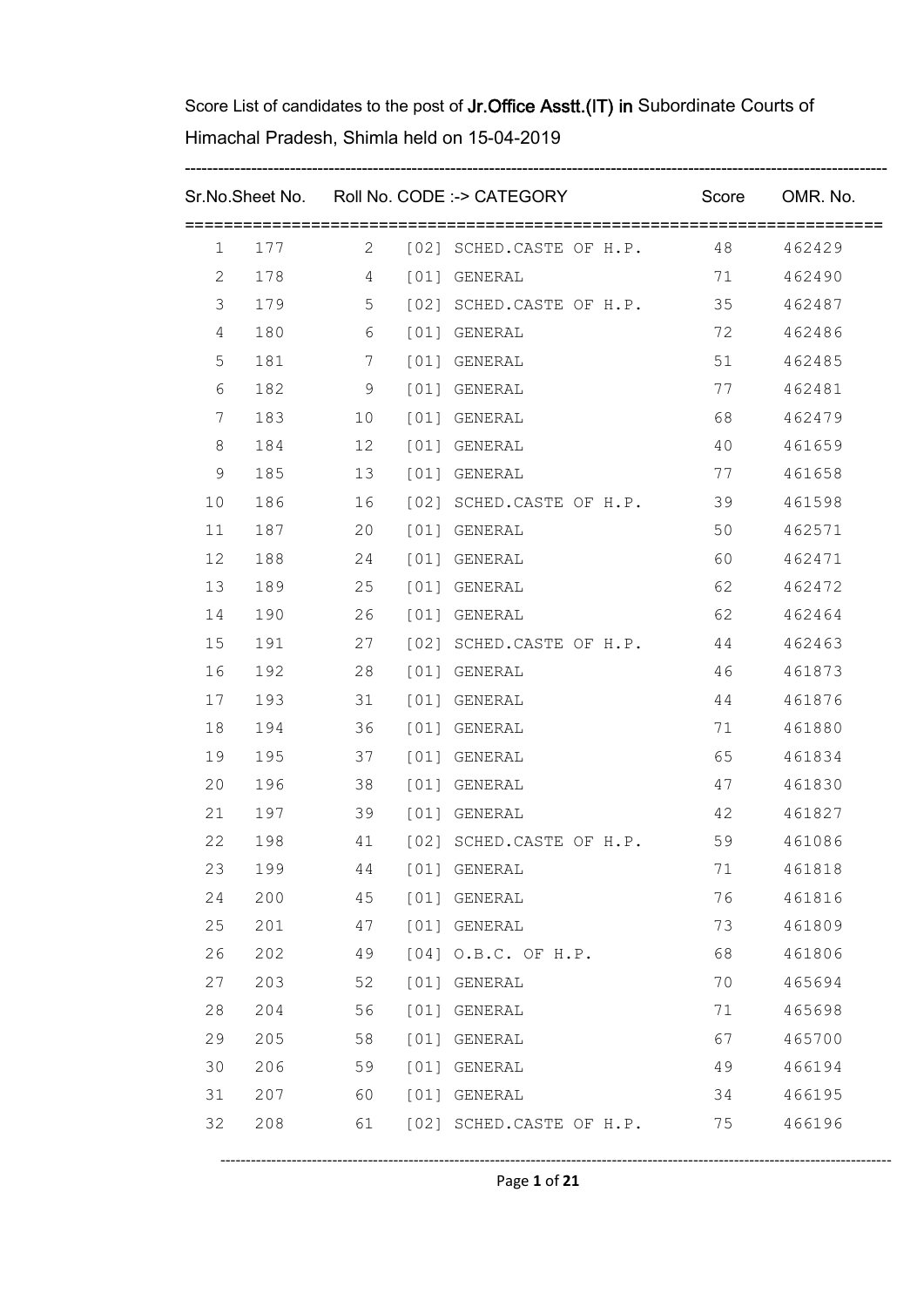|    |     |     | Sr.No.Sheet No. Roll No. CODE :-> CATEGORY Score OMR. No. |         |           |
|----|-----|-----|-----------------------------------------------------------|---------|-----------|
|    |     |     | 33  209  65  [01] GENERAL                                 |         | 64 466200 |
| 34 |     |     | 210 67 [01] GENERAL                                       | 67 — 10 | 465192    |
| 35 | 211 |     | 70 [01] GENERAL                                           | 59      | 465817    |
| 36 | 212 |     | 71 [01] GENERAL                                           | 45      | 465818    |
| 37 | 213 |     | 72 [01] GENERAL                                           | 71      | 465819    |
| 38 | 214 |     | 78 [01] GENERAL                                           | 70      | 465825    |
| 39 | 215 |     | 80 [01] GENERAL                                           | 56 10   | 465827    |
| 40 | 216 |     | 83 [01] GENERAL                                           | 57      | 465717    |
| 41 | 217 |     | 85 [01] GENERAL                                           | 57      | 465719    |
| 42 | 218 |     | 86 [01] GENERAL                                           | 81      | 465720    |
| 43 | 219 |     | 89 [03] SCHED.TRIBE OF H.P.                               | 28      | 465892    |
| 44 | 220 |     | 92 [01] GENERAL                                           | 59      | 465896    |
| 45 | 221 |     | 95 [01] GENERAL                                           | 52 3    | 465900    |
| 46 | 222 |     | 97 [01] GENERAL                                           | 51      | 465299    |
| 47 | 223 |     | 99 [01] GENERAL                                           | 82      | 465395    |
| 48 |     |     | 224 100 [01] GENERAL                                      | 56 0    | 465400    |
| 49 | 225 |     | 101 [02] SCHED.CASTE OF H.P. 62                           |         | 465828    |
| 50 | 226 |     | 102 [01] GENERAL                                          | 64      | 465829    |
| 51 | 227 |     | 105 [02] SCHED.CASTE OF H.P. 58                           |         | 465860    |
| 52 | 228 |     | 106 [02] SCHED.CASTE OF H.P.                              | 59      | 465861    |
| 53 | 229 |     | 110 [01] GENERAL                                          | 76      | 465865    |
| 54 | 230 |     | 112 [01] GENERAL                                          | 69 — 10 | 465867    |
| 55 | 231 | 113 | [01] GENERAL                                              | 58      | 465868    |
| 56 | 232 | 117 | [01] GENERAL                                              | 51      | 465872    |
| 57 | 233 | 118 | [01] GENERAL                                              | 63      | 465873    |
| 58 | 234 | 119 | $[04]$ O.B.C. OF H.P.                                     | 73      | 465874    |
| 59 | 235 | 123 | [02] SCHED.CASTE OF H.P.                                  | 59      | 465878    |
| 60 | 236 | 124 | [01] GENERAL                                              | 68      | 465879    |
| 61 | 237 | 128 | [01] GENERAL                                              | 61      | 465883    |
| 62 | 238 | 129 | [01] GENERAL                                              | 71      | 465884    |
| 63 | 239 | 131 | [01] GENERAL                                              | 77      | 465886    |
| 64 | 240 | 134 | [02] SCHED.CASTE OF H.P.                                  | 67      | 465889    |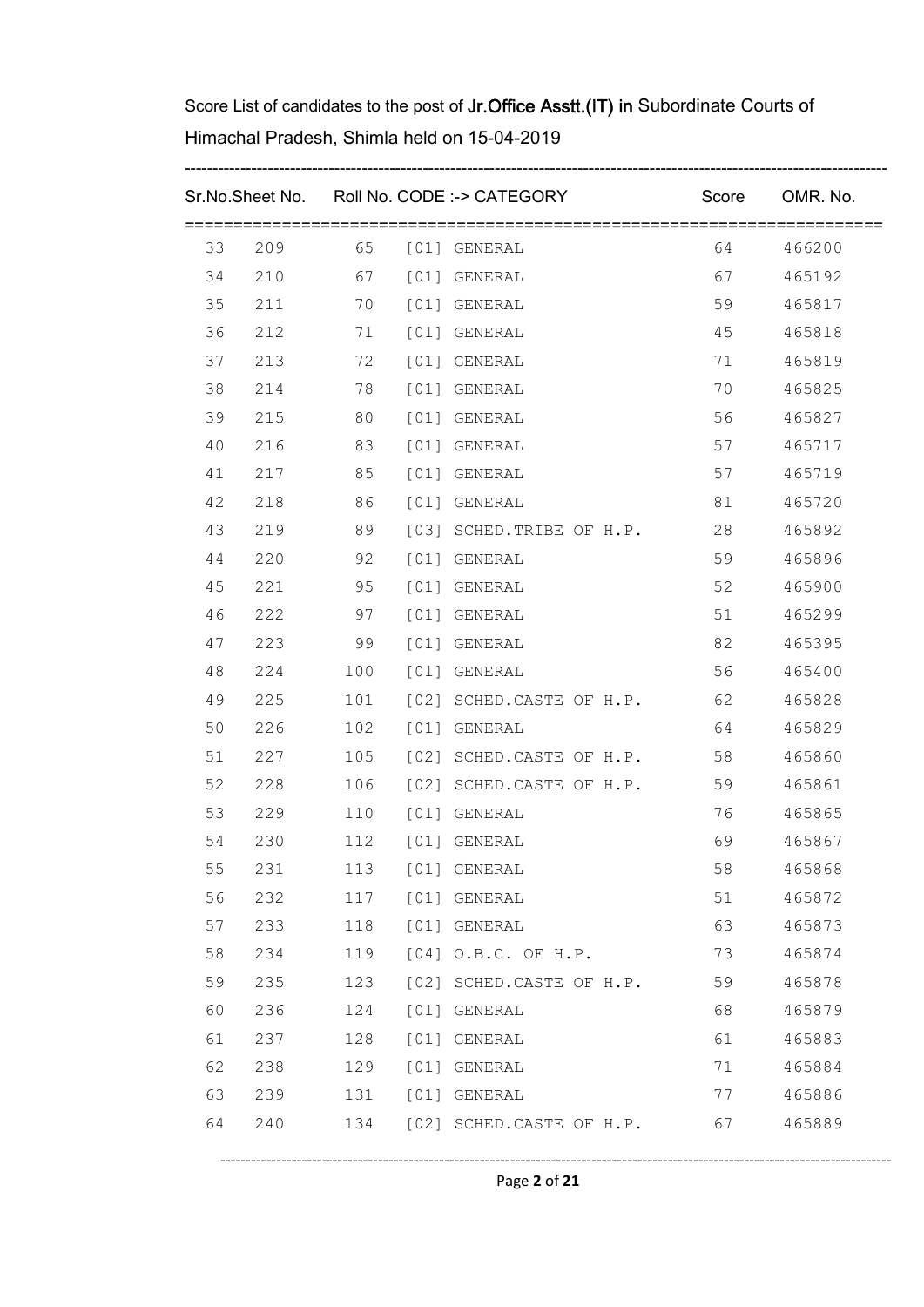|    |     |     | Sr.No.Sheet No. Roll No. CODE :-> CATEGORY |         | Score OMR. No. |
|----|-----|-----|--------------------------------------------|---------|----------------|
| 65 |     |     | 241 135 [01] GENERAL                       |         | 58 465890      |
| 66 |     |     | 242 138 [03] SCHED.TRIBE OF H.P. 70        |         | 465706         |
| 67 |     |     | 243 142 [01] GENERAL                       | 51      | 465242         |
| 68 | 244 |     | 143 [01] GENERAL                           | 49      | 465243         |
| 69 |     |     | 245 144 [01] GENERAL                       | 56 0    | 465244         |
| 70 | 246 |     | 146 [01] GENERAL                           | 53      | 465246         |
| 71 |     |     | 247 149 [01] GENERAL                       | 63      | 461592         |
| 72 | 248 |     | 150 [02] SCHED.CASTE OF H.P.               | 52      | 461593         |
| 73 |     |     | 249 151 [01] GENERAL                       | 49      | 461594         |
| 74 | 250 |     | 152 [01] GENERAL                           | 63 — 10 | 461595         |
| 75 | 251 |     | 158 [01] GENERAL                           | 63 — 10 | 461553         |
| 76 | 252 |     | 159 [01] GENERAL                           | 62 6    | 465241         |
| 77 | 253 |     | 160 [01] GENERAL                           | 69      | 461556         |
| 78 | 254 |     | 162 [01] GENERAL                           | 51      | 461565         |
| 79 | 255 |     | 169 [02] SCHED.CASTE OF H.P. 46            |         | 461689         |
| 80 |     |     | 256 174 [01] GENERAL                       | 75      | 461401         |
| 81 |     |     | 257 177 [01] GENERAL                       | 65      | 461407         |
| 82 | 258 |     | 178 [01] GENERAL                           | 68 — 10 | 461409         |
| 83 | 259 |     | 179 [04] O.B.C. OF H.P.                    | 51      | 461411         |
| 84 | 260 |     | 182 [01] GENERAL                           | 72      | 461429         |
| 85 |     |     | 261 183 [01] GENERAL                       | 51      | 461424         |
| 86 |     |     | 262 190 [01] GENERAL                       | 80 0    | 461682         |
| 87 | 263 | 191 | [01] GENERAL                               | 41      | 465565         |
| 88 | 264 | 193 | [01] GENERAL                               | 43      | 465563         |
| 89 | 265 | 194 | [01] GENERAL                               | 63      | 465365         |
| 90 | 266 | 195 | [01] GENERAL                               | 82      | 465364         |
| 91 | 267 | 196 | [02] SCHED.CASTE OF H.P.                   | 58      | 465361         |
| 92 | 268 | 197 | [01] GENERAL                               | 47      | 465328         |
| 93 | 269 | 199 | [01] GENERAL                               | 41      | 465329         |
| 94 | 270 | 201 | [02] SCHED.CASTE OF H.P.                   | 64      | 465330         |
| 95 | 271 | 204 | [01] GENERAL                               | 61      | 465327         |
| 96 | 272 | 205 | [01] GENERAL                               | 75      | 465326         |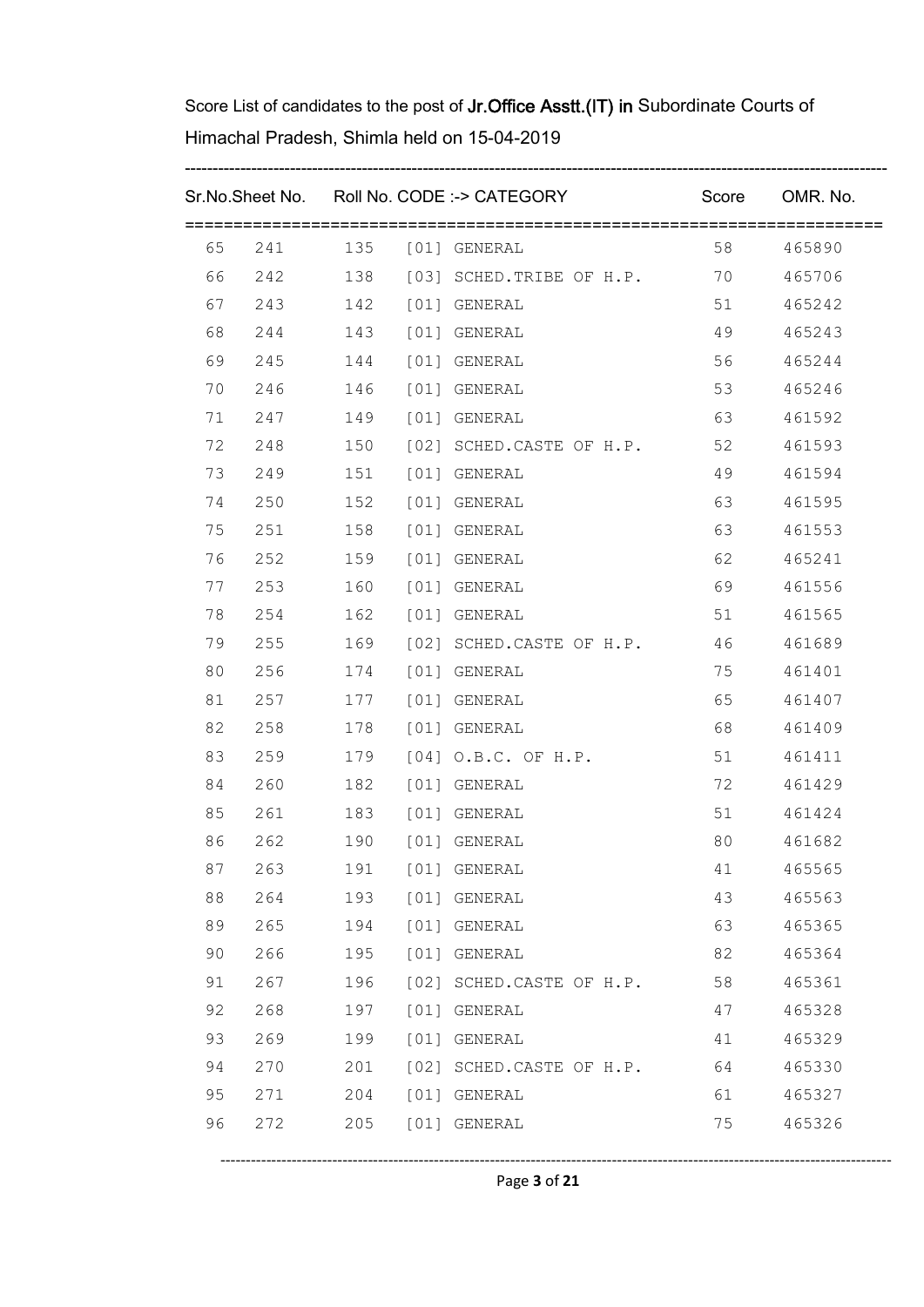|     |                      |     | Sr.No.Sheet No. Roll No. CODE :-> CATEGORY |         | Score OMR. No. |
|-----|----------------------|-----|--------------------------------------------|---------|----------------|
| 97  |                      |     | 273 208 [01] GENERAL                       | 66 — 10 | 465325         |
| 98  |                      |     | 274 209 [01] GENERAL                       | 67 — 10 | 465322         |
| 99  |                      |     | 275 211 [01] GENERAL                       | 78      | 465323         |
| 100 |                      |     | 276 213 [03] SCHED.TRIBE OF H.P. 63        |         | 465324         |
| 101 | 277 219 [01] GENERAL |     |                                            | 79      | 465321         |
| 102 |                      |     |                                            | 57      | 465502         |
| 103 | 279 228 [01] GENERAL |     |                                            | 72      | 465504         |
| 104 | 280                  |     | 229 [01] GENERAL                           | 71      | 465506         |
| 105 |                      |     | 281 232 [01] GENERAL                       | 72      | 465520         |
| 106 | 282                  | 236 | [01] GENERAL                               | 66 10   | 465521         |
| 107 |                      |     | 283 238 [02] SCHED.CASTE OF H.P.           | 59      | 465509         |
| 108 | 284 240 [01] GENERAL |     |                                            | 68 — 10 | 461906         |
| 109 | 285 241 [01] GENERAL |     |                                            | 54 7    | 465536         |
| 110 | 286 242 [01] GENERAL |     |                                            | 65      | 465539         |
| 111 |                      |     | 287 244 [01] GENERAL                       | 42      | 465515         |
| 112 | 288 245 [01] GENERAL |     |                                            | 66 10   | 461907         |
| 113 |                      |     |                                            | 52      | 461905         |
| 114 | 290 252 [01] GENERAL |     |                                            | 68   10 | 461916         |
| 115 |                      |     | 291 253 [02] SCHED.CASTE OF H.P. 67        |         | 461984         |
| 116 |                      |     |                                            | 64 64   | 461918         |
| 117 |                      |     |                                            | 60 00   | 461929         |
| 118 |                      |     | 294 269 [02] SCHED.CASTE OF H.P.           | 43      | 461920         |
| 119 | 295                  | 270 | $[04]$ O.B.C. OF H.P.                      | 49      | 461922         |
| 120 | 296                  | 271 | [01] GENERAL                               | 58      | 461987         |
| 121 | 297                  | 272 | [02] SCHED.CASTE OF H.P.                   | 60      | 461972         |
| 122 | 298                  | 273 | [01] GENERAL                               | 62      | 461965         |
| 123 | 299                  | 274 | [03] SCHED. TRIBE OF H.P.                  | 71      | 461967         |
| 124 | 300                  | 276 | [01] GENERAL                               | 73      | 461976         |
| 125 | 301                  | 277 | [01] GENERAL                               | 47      | 461974         |
| 126 | 302                  | 281 | [03] SCHED. TRIBE OF H.P.                  | 57      | 460804         |
| 127 | 303                  | 284 | [01] GENERAL                               | 63      | 460809         |
| 128 | 304                  | 285 | [01] GENERAL                               | 64      | 460812         |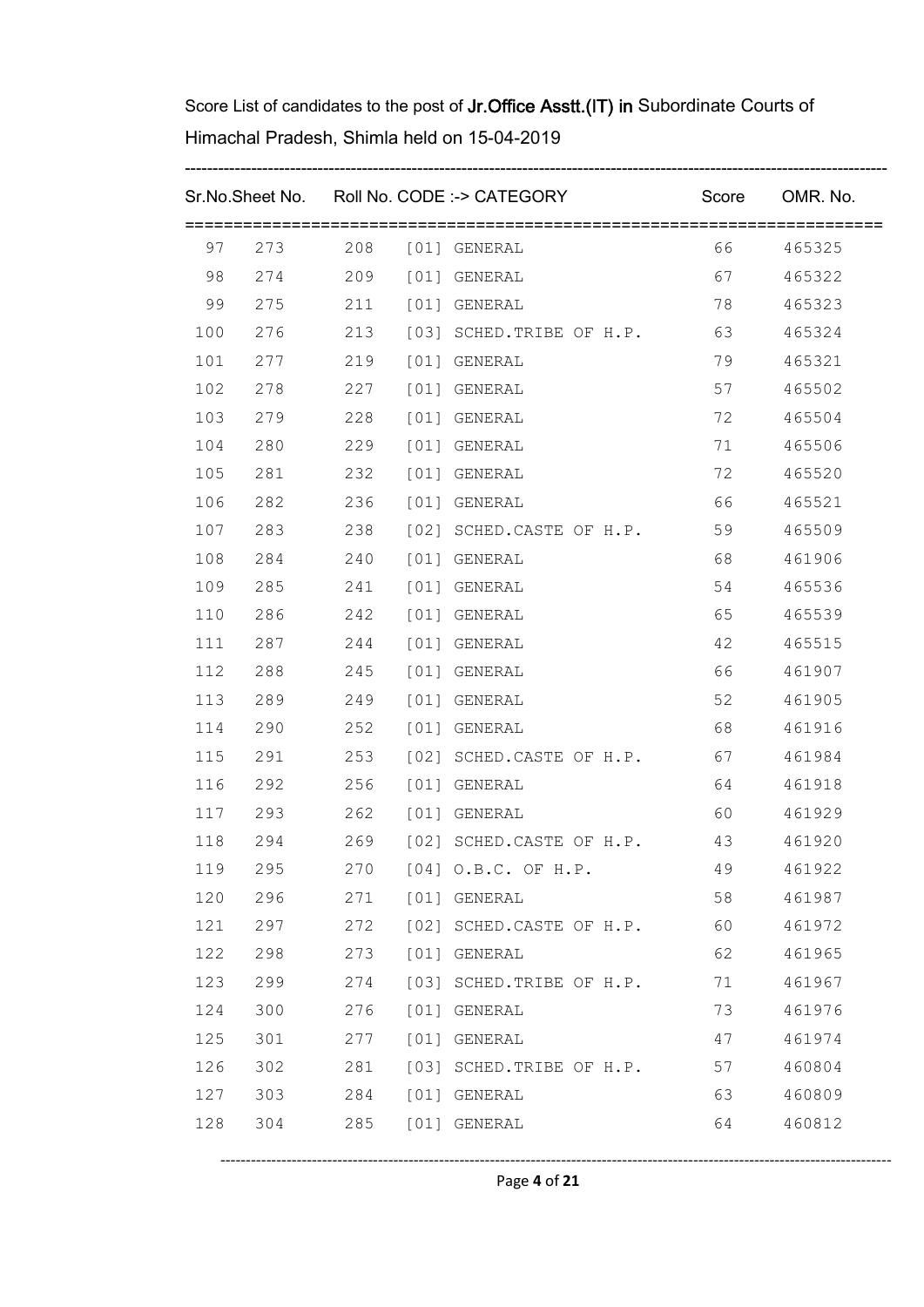|     |                      |     |      | Sr.No.Sheet No. Roll No. CODE :-> CATEGORY |         | Score OMR. No. |
|-----|----------------------|-----|------|--------------------------------------------|---------|----------------|
| 129 |                      |     |      | 305 288 [01] GENERAL                       | 57 — 10 | 460816         |
| 130 |                      |     |      | 306 290 [01] GENERAL                       | 67 — 10 | 460820         |
| 131 |                      |     |      | 307 291 [01] GENERAL                       | 58      | 460821         |
| 132 | 308                  |     |      | 292 [01] GENERAL                           | 50      | 460823         |
| 133 |                      |     |      | 309 294 [01] GENERAL                       | 53      | 460913         |
| 134 | 310                  |     |      | 297 [02] SCHED.CASTE OF H.P. 62            |         | 460907         |
| 135 |                      |     |      | 311 298 [05] PHY.HANDI.(ORTHO) 54          |         | 460987         |
| 136 | 312                  |     |      | 302 [04] O.B.C. OF H.P.                    | 75      | 460925         |
| 137 | 313                  |     |      | 303 [04] O.B.C. OF H.P.                    | 73      | 460926         |
| 138 | 314                  | 304 |      | [01] GENERAL                               | 63      | 460927         |
| 139 | 315                  |     |      | 305 [01] GENERAL                           | 47      | 460928         |
| 140 | 316                  | 306 |      | [01] GENERAL                               | 59      | 460929         |
| 141 | 317                  | 308 |      | [01] GENERAL                               | 75      | 460931         |
| 142 | 318                  | 309 |      | [01] GENERAL                               | 41      | 460897         |
| 143 | 319                  |     |      | 310 [01] GENERAL                           | 32      | 460872         |
| 144 | 320                  |     |      | 311 [01] GENERAL                           | 66 10   | 460877         |
| 145 | 321                  |     |      | 312 [01] GENERAL                           | 72      | 460879         |
| 146 | 322                  |     |      | 313 [01] GENERAL                           | 70      | 460881         |
| 147 | 323                  | 314 |      | [01] GENERAL                               | 70      | 460882         |
| 148 | 324 318 [01] GENERAL |     |      |                                            | 43      | 460896         |
| 149 | 325                  |     |      | 322 [01] GENERAL                           | 51      | 461040         |
| 150 | 326                  |     |      | 324 [01] GENERAL                           | 66 10   | 461042         |
| 151 | 327                  | 325 |      | [04] O.B.C. OF H.P.                        | 54      | 461043         |
| 152 | 328                  | 331 |      | [01] GENERAL                               | 76      | 460841         |
| 153 | 329                  | 332 | [01] | GENERAL                                    | 69      | 460843         |
| 154 | 330                  | 334 | [01] | GENERAL                                    | 63      | 460847         |
| 155 | 331                  | 342 | [01] | GENERAL                                    | 75      | 461007         |
| 156 | 332                  | 344 | [01] | GENERAL                                    | 50      | 461011         |
| 157 | 333                  | 345 | [01] | GENERAL                                    | 76      | 461012         |
| 158 | 334                  | 347 |      | [05] PHY.HANDI. (ORTHO)                    | 56      | 461015         |
| 159 | 335                  | 351 |      | [01] GENERAL                               | 52      | 461024         |
| 160 | 336                  | 352 |      | [01] GENERAL                               | 59      | 460861         |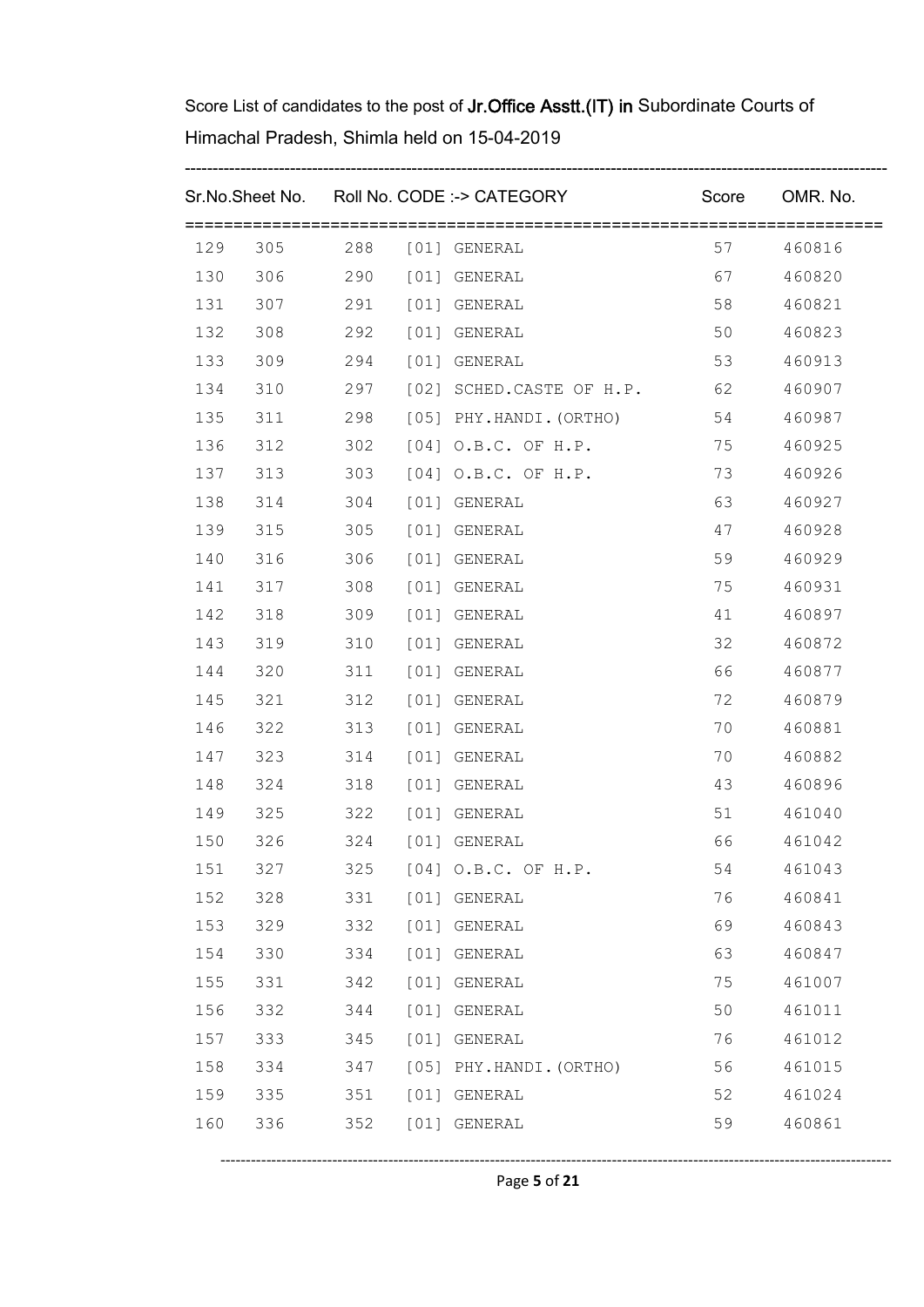|     |                          |     |      | Sr.No.Sheet No. Roll No. CODE :-> CATEGORY |         | Score OMR. No. |
|-----|--------------------------|-----|------|--------------------------------------------|---------|----------------|
| 161 |                          |     |      |                                            | 75      | 460918         |
| 162 |                          |     |      | 338 355 [01] GENERAL                       | 65      | 460919         |
| 163 |                          |     |      | 339 356 [02] SCHED.CASTE OF H.P. 52        |         | 460921         |
| 164 | 340                      |     |      | 360 [01] GENERAL                           | 48      | 460945         |
| 165 |                          |     |      | 341 360 [01] GENERAL                       | 49      | 460941         |
| 166 | 342                      |     |      | 364 [01] GENERAL                           | 73      | 460932         |
| 167 |                          |     |      | 343 368 [04] O.B.C. OF H.P.                | 51      | 460739         |
| 168 | 344                      |     |      | 370 [04] O.B.C. OF H.P.                    | 58      | 465230         |
| 169 |                          |     |      | 345 371 [01] GENERAL                       | 79      | 465231         |
| 170 | 346                      |     |      | 372 [01] GENERAL                           | 66 — 10 | 465232         |
| 171 |                          |     |      | 347 377 [01] GENERAL                       | 71      | 465237         |
| 172 | 348                      |     |      | 380 [01] GENERAL                           | 52      | 465240         |
| 173 | 349 381 [01] GENERAL     |     |      |                                            |         | 461520         |
| 174 | 350                      |     |      | 382 [01] GENERAL                           | 64 64   | 461525         |
| 175 |                          |     |      |                                            | 76      | 461521         |
| 176 |                          |     |      | 352 386 [02] SCHED.CASTE OF H.P.           | 43      | 462517         |
| 177 |                          |     |      | 353 391 [02] SCHED.CASTE OF H.P. 64        |         | 462518         |
| 178 |                          |     |      | 354 392 [01] GENERAL                       | 62      | 462519         |
| 179 |                          |     |      | 355 393 [02] SCHED.CASTE OF H.P. 69        |         | 465986         |
| 180 |                          |     |      | 356 394 [02] SCHED.CASTE OF H.P. 69        |         | 462520         |
| 181 |                          |     |      | 357 395 [01] GENERAL                       | 45      | 462521         |
|     | 182 358 396 [01] GENERAL |     |      |                                            | 70      | 462522         |
| 183 | 359                      | 398 |      | [01] GENERAL                               | 70      | 462523         |
| 184 | 360                      | 405 |      | [01] GENERAL                               | 67      | 460803         |
| 185 | 361                      | 406 |      | [01] GENERAL                               | 75      | 462524         |
| 186 | 362                      | 411 | [01] | GENERAL                                    | 56      | 461033         |
| 187 | 363                      | 412 |      | [02] SCHED.CASTE OF H.P.                   | 43      | 461031         |
| 188 | 364                      | 413 | [04] | O.B.C. OF H.P.                             | 84      | 461029         |
| 189 | 365                      | 422 | [01] | GENERAL                                    | 88      | 461028         |
| 190 | 366                      | 423 | [01] | GENERAL                                    | 56      | 460850         |
| 191 | 367                      | 424 |      | [01] GENERAL                               | 74      | 465985         |
| 192 | 368                      | 426 |      | [01] GENERAL                               | 70      | 460848         |

Page **6** of **21**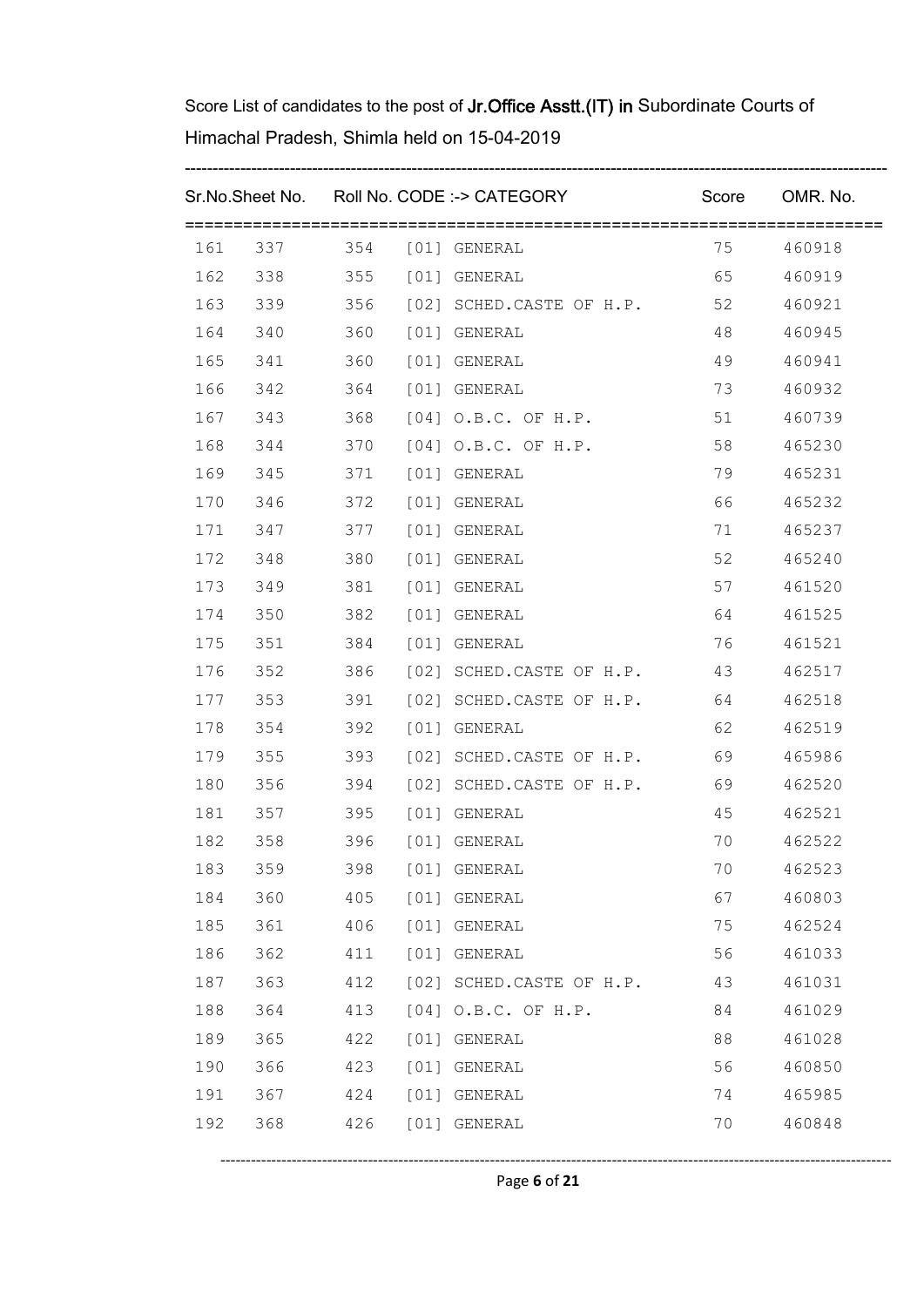|     |                            |     |      | Sr.No.Sheet No. Roll No. CODE :-> CATEGORY          | Score OMR. No. |           |
|-----|----------------------------|-----|------|-----------------------------------------------------|----------------|-----------|
|     |                            |     |      | 193 369 427 [01] GENERAL                            |                | 73 465980 |
| 194 |                            |     |      | 370 			 428 		 [02] SCHED.CASTE OF H.P. 								 62 |                | 465981    |
| 195 |                            |     |      | 371 430 [01] GENERAL                                | 75             | 465987    |
| 196 |                            |     |      | 372    434    [01] GENERAL                          | 35             | 465982    |
| 197 |                            |     |      | 373    436    [01] GENERAL                          | 47             | 465983    |
| 198 | 374    439    [01] GENERAL |     |      |                                                     | 62 6           | 465984    |
| 199 |                            |     |      | 375 441 [01] GENERAL                                | 67 — 10        | 465988    |
| 200 | 376                        |     |      | 444 [01] GENERAL                                    | 65 10          | 461681    |
| 201 |                            |     |      | 377 445 [01] GENERAL                                | 66 10          | 461633    |
| 202 | 378                        |     |      | 453 [01] GENERAL                                    | 71             | 461680    |
| 203 |                            |     |      | 379 		 455 	 [02] SCHED.CASTE OF H.P.               | 64             | 461678    |
| 204 | 380                        |     |      | 460 [01] GENERAL                                    | 70             | 461672    |
| 205 | 381                        |     |      | 462 [01] GENERAL                                    | 88 3           | 461669    |
| 206 | 382                        |     |      | 463 [01] GENERAL                                    | 66 10          | 461666    |
| 207 | 383    464    [01] GENERAL |     |      |                                                     | 67 — 10        | 461665    |
| 208 | 384 466 [01] GENERAL       |     |      |                                                     | 68   10        | 461622    |
| 209 | 385                        |     |      | 468 [01] GENERAL                                    | 54             | 461627    |
| 210 | 386                        |     |      | 470 [01] GENERAL                                    | 57             | 461629    |
| 211 | 387                        |     |      | 473 [02] SCHED.CASTE OF H.P.                        | 46             | 465372    |
| 212 |                            |     |      |                                                     | 76             | 465373    |
| 213 | 389                        |     |      | 476 [01] GENERAL                                    | 60 0           | 465374    |
| 214 | 390                        |     |      | 477 [01] GENERAL                                    | 35             | 465377    |
| 215 | 391                        | 480 |      | [01] GENERAL                                        | 84             | 465379    |
| 216 | 392                        | 482 |      | [01] GENERAL                                        | 80             | 465384    |
| 217 | 393                        | 484 |      | [01] GENERAL                                        | 68             | 465692    |
| 218 | 394                        | 485 |      | $[04]$ O.B.C. OF H.P.                               | 67             | 465390    |
| 219 | 395                        | 486 |      | [02] SCHED.CASTE OF H.P.                            | 67             | 465389    |
| 220 | 396                        | 488 | [01] | GENERAL                                             | 70             | 465387    |
| 221 | 397                        | 489 |      | [01] GENERAL                                        | 63             | 465367    |
| 222 | 398                        | 491 |      | [01] GENERAL                                        | 64             | 465284    |
| 223 | 399                        | 492 |      | [02] SCHED.CASTE OF H.P.                            | 45             | 465285    |
| 224 | 400                        | 493 |      | [01] GENERAL                                        | 81             | 465286    |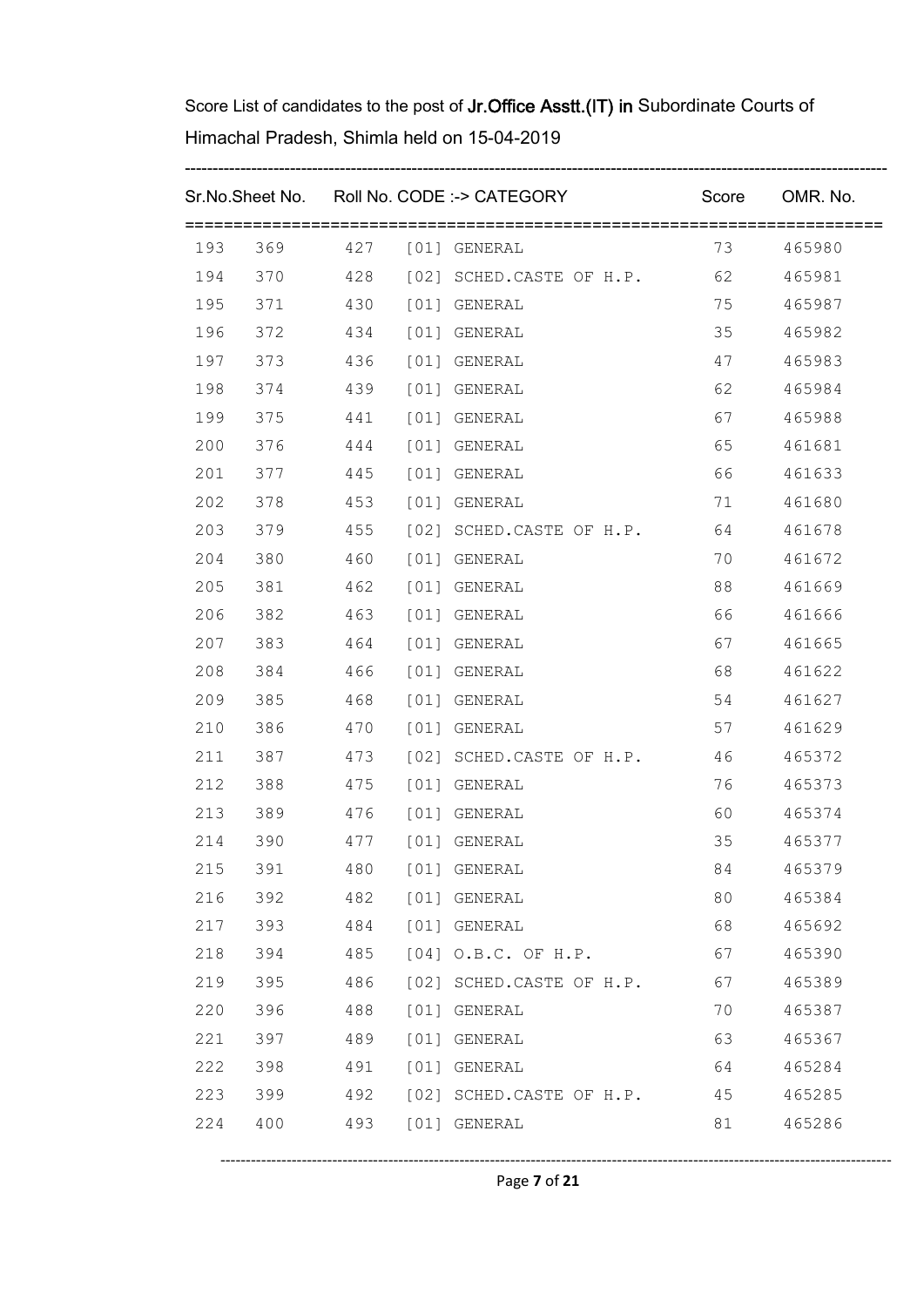|     |     |     | Sr.No.Sheet No. Roll No. CODE :-> CATEGORY Score OMR. No. |       |           |
|-----|-----|-----|-----------------------------------------------------------|-------|-----------|
|     |     |     | 225 401 494 [02] SCHED.CASTE OF H.P. 40 465287            |       |           |
|     |     |     | 226  402  495  [01] GENERAL                               | 74    | 465687    |
|     |     |     | 227  403  497  [01] GENERAL                               | 56 10 | 465688    |
| 228 |     |     | 404   498   [01] GENERAL                                  | 75    | 465689    |
| 229 |     |     |                                                           | 76    | 465690    |
| 230 |     |     | 406 500 [01] GENERAL                                      | 77    | 465691    |
| 231 |     |     | 407 502 [01] GENERAL                                      | 72    | 462272    |
| 232 | 408 |     | 503 [01] GENERAL                                          | 81    | 462273    |
| 233 |     |     | 409 505 [01] GENERAL                                      | 76    | 462278    |
| 234 | 410 |     | 507 [02] SCHED.CASTE OF H.P. 66                           |       | 462286    |
| 235 |     |     | 411 508 [01] GENERAL                                      | 60 0  | 462289    |
| 236 |     |     | 412 510 [01] GENERAL                                      | 54 7  | 462164    |
| 237 |     |     | 413 511 [01] GENERAL                                      | 61    | 462166    |
| 238 |     |     | 414 517 [01] GENERAL                                      | 77    | 462190    |
| 239 |     |     | 415 520 [02] SCHED.CASTE OF H.P. 60                       |       | 462420    |
| 240 |     |     | 416 522 [01] GENERAL                                      | 74    | 462526    |
| 241 |     |     | 417 523 [01] GENERAL                                      | 56 0  | 462527    |
| 242 |     |     | 418 533 [01] GENERAL                                      | 82    | 465787    |
| 243 |     |     | 419 535 [02] SCHED.CASTE OF H.P. 68                       |       | 465789    |
|     |     |     | 244  420  538  [05] PHY.HANDI. (ORTHO)                    | 55    | 465792    |
| 245 |     |     | 421 540 [01] GENERAL                                      | 54    | 465794    |
| 246 |     |     | 422 553 [01] GENERAL                                      |       | 58 462439 |
| 247 | 423 | 554 | [01] GENERAL                                              | 36    | 462441    |
| 248 | 424 | 555 | [01] GENERAL                                              | 63    | 462442    |
| 249 | 425 | 556 | [04] O.B.C. OF H.P.                                       | 59    | 462301    |
| 250 | 426 | 558 | [01] GENERAL                                              | 65    | 462307    |
| 251 | 427 | 561 | [01] GENERAL                                              | 69    | 462334    |
| 252 | 428 | 566 | [01] GENERAL                                              | 62    | 462397    |
| 253 | 429 | 567 | [01] GENERAL                                              | 66    | 462398    |
| 254 | 430 | 568 | [02] SCHED.CASTE OF H.P.                                  | 33    | 462399    |
| 255 | 431 | 571 | [01] GENERAL                                              | 65    | 461724    |
| 256 | 432 | 573 | [01] GENERAL                                              | 65    | 461725    |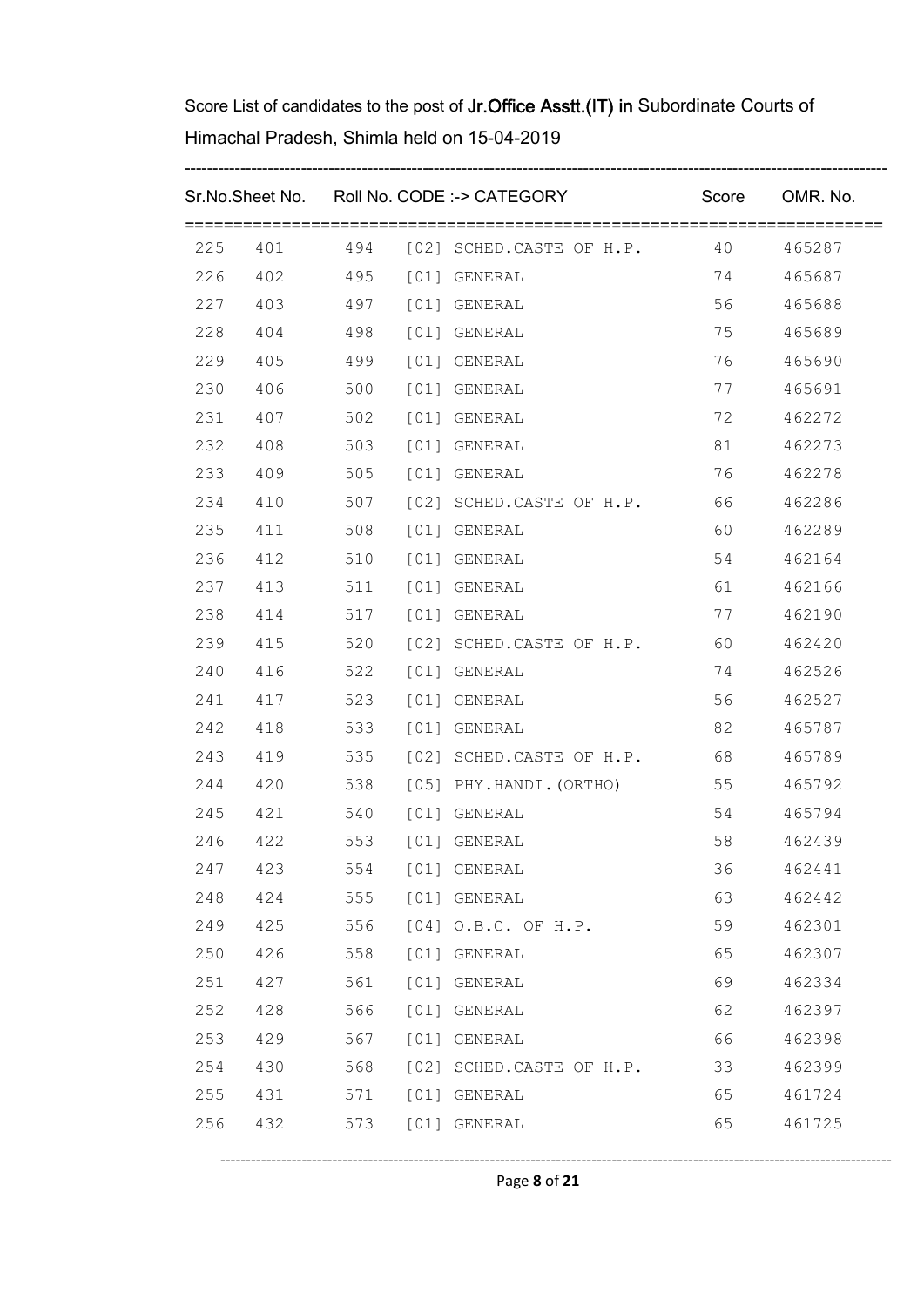|     |         |     |      | Sr.No.Sheet No. Roll No. CODE :-> CATEGORY Score OMR. No. |       |           |
|-----|---------|-----|------|-----------------------------------------------------------|-------|-----------|
|     |         |     |      | 257 433 574 [01] GENERAL                                  |       | 65 461726 |
|     |         |     |      | 258 434 575 [02] SCHED.CASTE OF H.P. 56                   |       | 461727    |
|     |         |     |      | 259 435 577 [01] GENERAL                                  | 63    | 461728    |
| 260 |         |     |      | 436 580 [01] GENERAL                                      | 64 64 | 465994    |
|     |         |     |      | 261 437 581 [02] SCHED.CASTE OF H.P. 43                   |       | 465995    |
| 262 | 438     |     |      | 584 [01] GENERAL                                          | 73    | 465996    |
|     |         |     |      | 263 439 585 [01] GENERAL                                  | 71    | 465997    |
| 264 | 440     |     |      | 587 [01] GENERAL                                          | 55    | 462145    |
| 265 |         |     |      | 441 590 [01] GENERAL                                      | 51    | 462148    |
| 266 |         |     |      | 442 592 [02] SCHED.CASTE OF H.P. 51                       |       | 462150    |
|     |         |     |      | 267 443 593 [02] SCHED.CASTE OF H.P. 78                   |       | 462151    |
| 268 |         |     |      | 444 594 [01] GENERAL                                      | 71    | 462152    |
| 269 |         |     |      | 445 596 [01] GENERAL                                      | 82    | 462154    |
|     |         |     |      | 270  446  600  [01] GENERAL                               | 77    | 462158    |
|     |         |     |      | 271  447  602  [01] GENERAL                               | 75    | 462160    |
|     | 272 448 |     |      | 606 [01] GENERAL                                          | 72    | 461729    |
| 273 |         |     |      | 449 608 [02] SCHED.CASTE OF H.P.                          | 54    | 461731    |
|     |         |     |      | 274 450 611 [02] SCHED.CASTE OF H.P.                      | 70    | 461734    |
| 275 |         |     |      | 451 613 [01] GENERAL                                      | 57    | 461775    |
|     |         |     |      | 276 452 615 [01] GENERAL                                  | 65 10 | 461777    |
|     |         |     |      | 277 453 618 [01] GENERAL                                  | 58    | 461780    |
|     |         |     |      | 278 454 625 [02] SCHED.CASTE OF H.P. 61 461787            |       |           |
| 279 | 455     | 627 |      | [01] GENERAL                                              | 47    | 461789    |
| 280 | 456     | 629 |      | [01] GENERAL                                              | 78    | 462001    |
| 281 | 457     | 630 |      | [01] GENERAL                                              | 43    | 462003    |
| 282 | 458     | 632 | [01] | GENERAL                                                   | 53    | 462013    |
| 283 | 459     | 635 | [01] | GENERAL                                                   | 50    | 462024    |
| 284 | 460     | 636 | [01] | GENERAL                                                   | 36    | 462025    |
| 285 | 461     | 637 | [01] | GENERAL                                                   | 79    | 462027    |
| 286 | 462     | 642 | [01] | GENERAL                                                   | 75    | 462058    |
| 287 | 463     | 643 |      | [01] GENERAL                                              | 51    | 462052    |
| 288 | 464     | 644 |      | [02] SCHED.CASTE OF H.P.                                  | 63    | 462051    |

Page **9** of **21**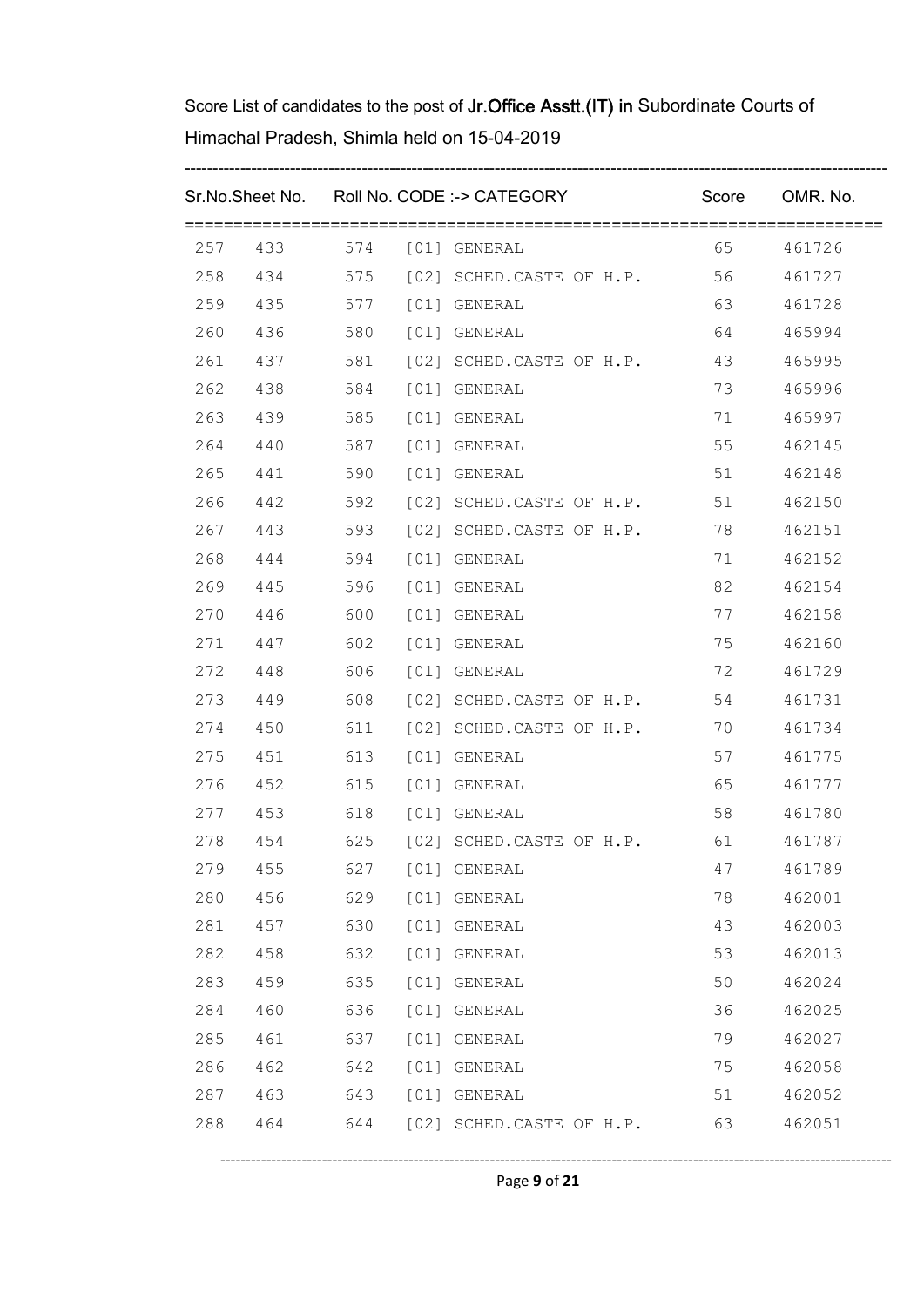|     |         |     | Sr.No.Sheet No. Roll No. CODE :-> CATEGORY | Score OMR. No. |        |
|-----|---------|-----|--------------------------------------------|----------------|--------|
| 289 |         |     |                                            | 75             | 462048 |
| 290 |         |     | 466 648 [01] GENERAL                       | 73             | 462041 |
| 291 |         |     | 467 651 [01] GENERAL                       | 79             | 461087 |
| 292 | 468     |     | 653 [01] GENERAL                           | 76 — 76        | 461089 |
| 293 | 469     |     | 654 [01] GENERAL                           | 53             | 461090 |
| 294 | 470     |     | 655 [01] GENERAL                           | 75             | 461091 |
| 295 |         |     | 471 656 [01] GENERAL                       | 67 — 10        | 461092 |
| 296 | 472     |     | 660 [01] GENERAL                           | 56 0           | 461096 |
| 297 |         |     | 473 661 [02] SCHED.CASTE OF H.P. 65        |                | 461097 |
| 298 | 474     |     | 662 [01] GENERAL                           | 64 — 10        | 461098 |
| 299 |         |     | 475 663 [01] GENERAL                       | 50             | 461099 |
| 300 | 476     |     | 664 [01] GENERAL                           | 58             | 461100 |
| 301 |         |     | 477 665 [02] SCHED.CASTE OF H.P. 45        |                | 462365 |
| 302 | 478 666 |     | [01] GENERAL                               | 38             | 462374 |
| 303 |         |     | 479 667 [01] GENERAL                       | 82             | 462382 |
| 304 | 480     | 669 | [01] GENERAL                               | 33             | 462379 |
| 305 | 481     |     | 670 [01] GENERAL                           | 72             | 462367 |
| 306 | 482     |     | 671 [01] GENERAL                           | 65             | 462370 |
| 307 | 483     |     | 673 [01] GENERAL                           | 55             | 462357 |
| 308 |         |     | 484 676 [01] GENERAL                       | 42             | 462345 |
| 309 | 485     |     | 683 [01] GENERAL                           | 64 64          | 462237 |
| 310 | 486     |     | 684 [01] GENERAL                           | $35 -$         | 462238 |
| 311 | 487     | 685 | [01] GENERAL                               | 60             | 462239 |
| 312 | 488     | 690 | [02] SCHED.CASTE OF H.P.                   | 74             | 462244 |
| 313 | 489     | 693 | [01] GENERAL                               | 45             | 462247 |
| 314 | 490     | 694 | [01] GENERAL                               | 74             | 462248 |
| 315 | 491     | 695 | [01] GENERAL                               | 52             | 462249 |
| 316 | 492     | 702 | [02] SCHED.CASTE OF H.P.                   | 56             | 458796 |
| 317 | 493     | 703 | [01] GENERAL                               | 77             | 459098 |
| 318 | 494     | 706 | [01] GENERAL                               | 70             | 459070 |
| 319 | 495     | 711 | [03] SCHED. TRIBE OF H.P.                  | 58             | 458816 |
| 320 | 496     | 714 | [01] GENERAL                               | 48             | 458797 |
|     |         |     |                                            |                |        |

Page **10** of **21**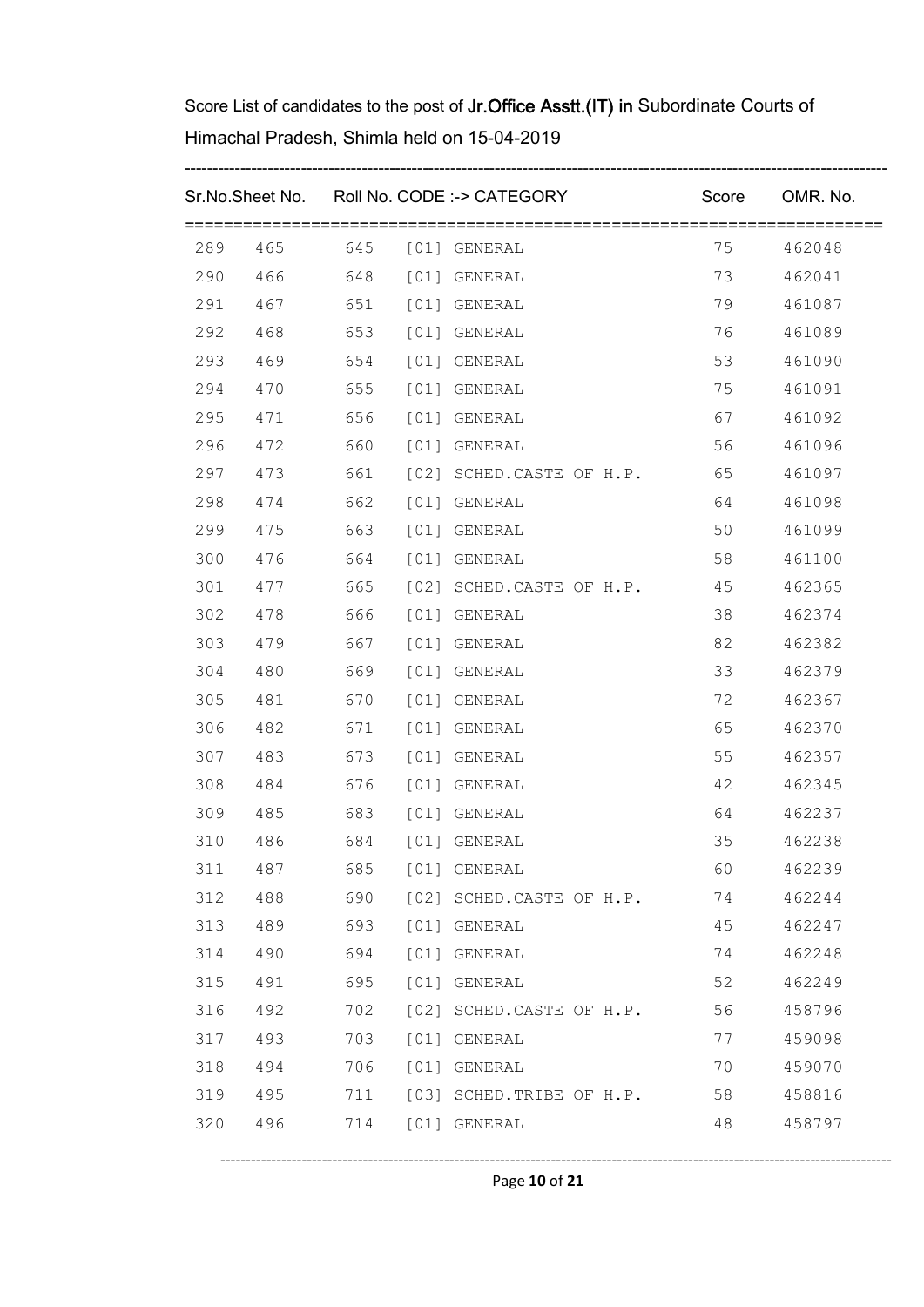|     |     |     |      | Sr.No.Sheet No. Roll No. CODE :-> CATEGORY |         | Score OMR. No. |
|-----|-----|-----|------|--------------------------------------------|---------|----------------|
|     |     |     |      | 321 497 715 [01] GENERAL                   |         | 57 458818      |
|     |     |     |      | 322 498 716 [02] SCHED.CASTE OF H.P. 76    |         | 459076         |
|     |     |     |      | 323  499  719  [01] GENERAL                | 62 11   | 459079         |
| 324 | 500 |     |      | 722 [01] GENERAL                           | 66 10   | 458867         |
| 325 |     |     |      | 501 723 [01] GENERAL                       | 55      | 458873         |
| 326 | 502 |     |      | 724 [01] GENERAL                           | 64 64   | 458916         |
| 327 |     |     |      | 503 725 [01] GENERAL                       | 48      | 455101         |
| 328 | 504 |     |      | 726 [04] O.B.C. OF H.P.                    | 62      | 455143         |
| 329 | 505 |     |      | 729 [01] GENERAL                           | 60 0    | 458925         |
| 330 | 506 | 730 |      | [01] GENERAL                               | 83      | 455175         |
| 331 | 507 |     |      | 731 [01] GENERAL                           | 42      | 455187         |
| 332 | 508 |     |      | 735 [02] SCHED.CASTE OF H.P.               | 40      | 455195         |
| 333 | 509 |     |      | 736 [02] SCHED.CASTE OF H.P.               | 72      | 455107         |
| 334 | 510 |     |      | 737 [01] GENERAL                           | 73      | 455207         |
| 335 | 511 |     |      | 738 [01] GENERAL                           | 65      | 455199         |
| 336 |     |     |      | 512 740 [02] SCHED.CASTE OF H.P.           | 65      | 455095         |
| 337 | 513 |     |      | 743 [01] GENERAL                           | 68   10 | 455079         |
| 338 |     |     |      | 514 744 [01] GENERAL                       | 71      | 455073         |
| 339 |     |     |      | 515 745 [01] GENERAL                       | 64 64   | 455067         |
| 340 |     |     |      | 516 746 [01] GENERAL                       | 64 64   | 455061         |
|     |     |     |      | 341 517 748 [01] GENERAL                   | 70      | 455058         |
|     |     |     |      | 342 518 749 [03] SCHED.TRIBE OF H.P.       |         | 55 455048      |
| 343 | 519 | 750 |      | [01] GENERAL                               | 51      | 455216         |
| 344 | 520 | 751 |      | [01] GENERAL                               | 64      | 455217         |
| 345 | 521 | 752 |      | [01] GENERAL                               | 54      | 454740         |
| 346 | 522 | 753 | [01] | GENERAL                                    | 60      | 454741         |
| 347 | 523 | 754 | [01] | GENERAL                                    | 62      | 454742         |
| 348 | 524 | 755 | [01] | GENERAL                                    | 57      | 458619         |
| 349 | 525 | 760 |      | [02] SCHED.CASTE OF H.P.                   | 77      | 458640         |
| 350 | 526 | 761 | [01] | GENERAL                                    | 72      | 455669         |
| 351 | 527 | 762 |      | [01] GENERAL                               | 72      | 455671         |
| 352 | 528 | 763 |      | [01] GENERAL                               | 63      | 455673         |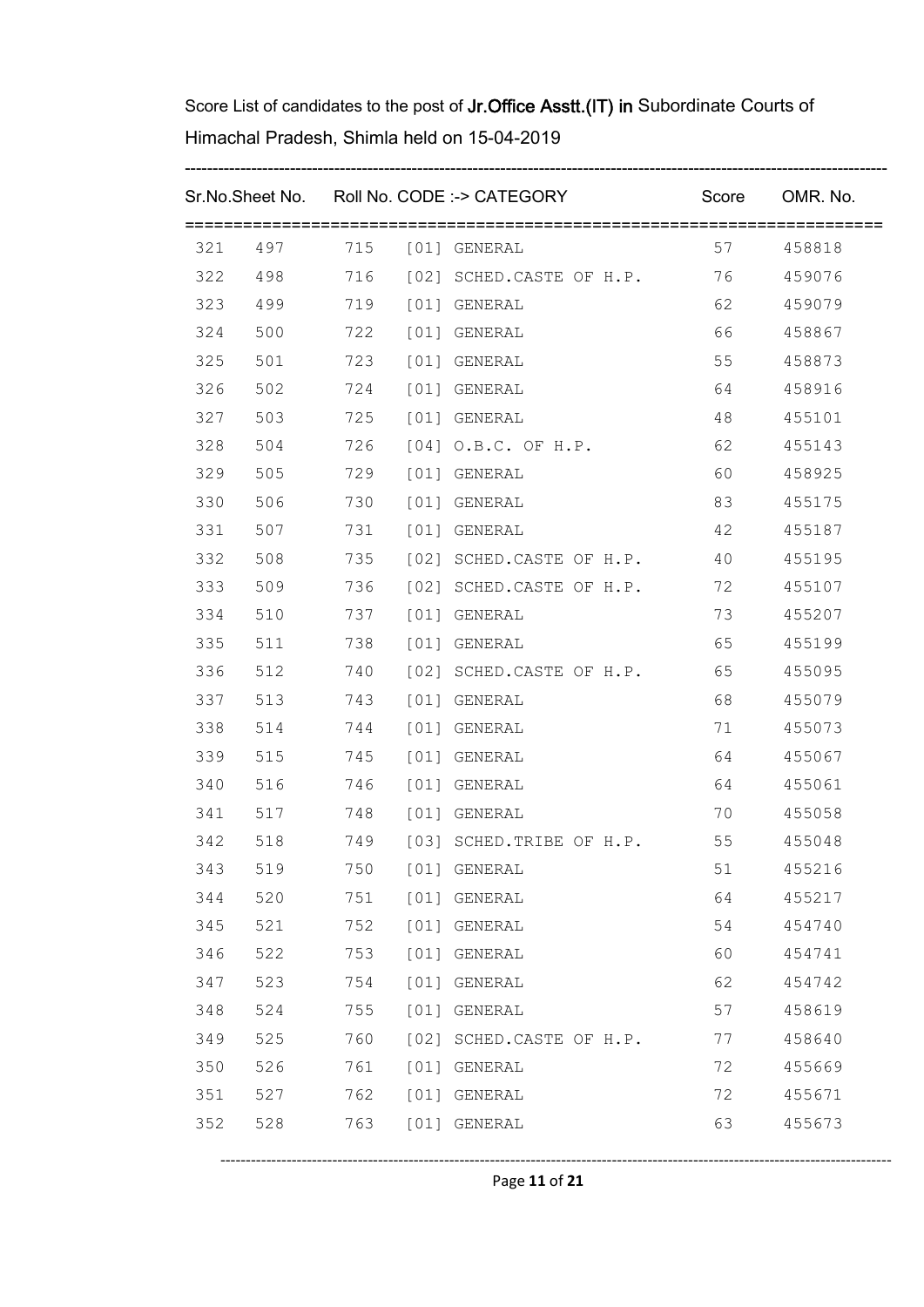|     |     |     |      | Sr.No.Sheet No. Roll No. CODE :-> CATEGORY |         | Score OMR. No. |
|-----|-----|-----|------|--------------------------------------------|---------|----------------|
| 353 |     |     |      | 529 765 [01] GENERAL                       | 61 — 10 | 455875         |
| 354 |     |     |      | 530 766 [01] GENERAL                       | 54      | 459030         |
| 355 | 531 |     |      | 768 [02] SCHED.CASTE OF H.P. 42            |         | 459035         |
| 356 | 532 |     |      | 770 [01] GENERAL                           | 66 10   | 459245         |
| 357 | 533 |     |      | 776 [01] GENERAL                           | 63 0    | 455670         |
| 358 | 534 |     |      | 777 [02] SCHED.CASTE OF H.P.               | 56      | 455672         |
| 359 | 535 |     |      | 779 [01] GENERAL                           | 46      | 455674         |
| 360 | 536 | 780 |      | [01] GENERAL                               | 71      | 455675         |
| 361 | 537 |     |      | 782 [01] GENERAL                           | 56 10   | 459033         |
| 362 | 538 | 784 |      | [01] GENERAL                               | 71      | 459045         |
| 363 | 539 |     |      | 785 [01] GENERAL                           | 73      | 459233         |
| 364 | 540 | 786 |      | [01] GENERAL                               | 65      | 459253         |
| 365 | 541 |     |      | 787 [01] GENERAL                           | 61 0    | 459172         |
| 366 | 542 | 788 |      | [01] GENERAL                               | 58      | 459174         |
| 367 | 543 | 789 |      | [01] GENERAL                               | 56 10   | 459176         |
| 368 | 544 | 793 |      | [01] GENERAL                               | 70      | 459380         |
| 369 | 545 | 794 |      | [01] GENERAL                               | 59      | 459387         |
| 370 | 546 | 795 |      | [01] GENERAL                               | 73      | 459394         |
| 371 | 547 | 796 |      | [01] GENERAL                               | 71      | 459381         |
| 372 | 548 | 801 |      | [01] GENERAL                               | 68 — 10 | 459417         |
| 373 | 549 | 803 |      | [01] GENERAL                               | 68      | 459398         |
| 374 | 550 |     |      | 804 [01] GENERAL                           | 77 — 17 | 459400         |
| 375 | 551 | 805 |      | [01] GENERAL                               | 62      | 459409         |
| 376 | 552 | 808 | [01] | GENERAL                                    | 61      | 458690         |
| 377 | 553 | 810 | [01] | GENERAL                                    | 43      | 459422         |
| 378 | 554 | 811 | [01] | GENERAL                                    | 46      | 459399         |
| 379 | 555 | 812 | [01] | GENERAL                                    | 50      | 459388         |
| 380 | 556 | 815 | [01] | GENERAL                                    | 59      | 459395         |
| 381 | 557 | 817 | [01] | GENERAL                                    | 64      | 459396         |
| 382 | 558 | 818 | [01] | GENERAL                                    | 75      | 455874         |
| 383 | 559 | 819 | [01] | GENERAL                                    | 72      | 459397         |
| 384 | 560 | 822 | [01] | GENERAL                                    | 75      | 459413         |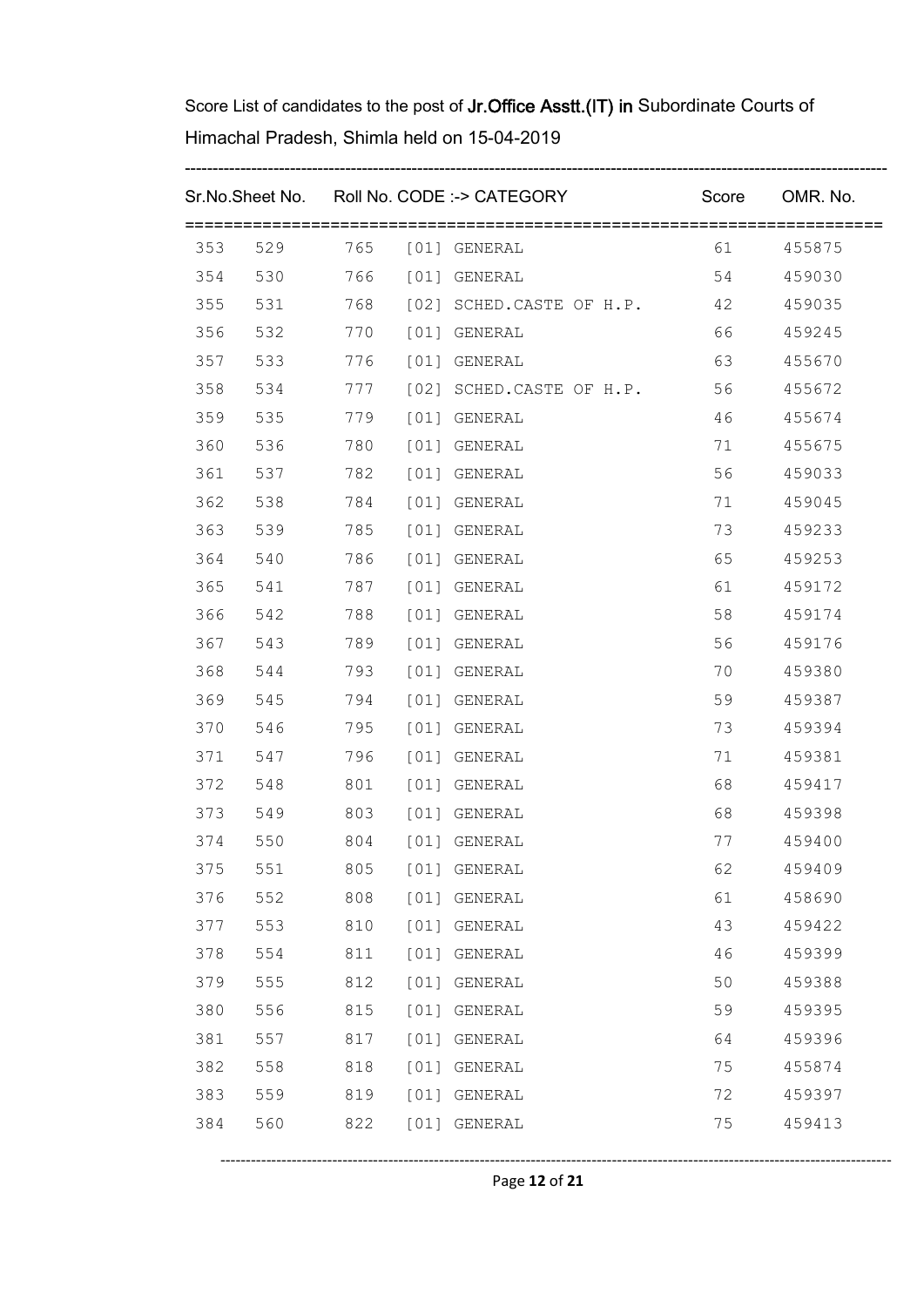|     |                      |     | Sr.No.Sheet No. Roll No. CODE :-> CATEGORY |         | Score OMR. No. |
|-----|----------------------|-----|--------------------------------------------|---------|----------------|
| 385 |                      |     | 561 826 [04] O.B.C. OF H.P. 67 455866      |         |                |
| 386 |                      |     | 562 831 [01] GENERAL                       | 66 10   | 455870         |
| 387 |                      |     | 563 832 [01] GENERAL                       | 72      | 455871         |
| 388 | 564                  |     | 833 [01] GENERAL                           | 78      | 455872         |
| 389 |                      |     | 565 835 [01] GENERAL                       | 70      | 455873         |
| 390 | 566                  | 839 | [01] GENERAL                               | 67 — 10 | 458674         |
| 391 |                      |     | 567 842 [01] GENERAL                       | 39      | 458685         |
| 392 | 568                  |     | 843 [01] GENERAL                           | 52      | 455867         |
| 393 | 569                  |     | 844 [02] SCHED.CASTE OF H.P. 56            |         | 455868         |
| 394 | 570                  | 845 | [01] GENERAL                               | 71      | 455869         |
| 395 | 571 849              |     | [01] GENERAL                               | 76      | 455668         |
| 396 | 572                  |     | 852 [01] GENERAL                           | 42      | 453873         |
| 397 |                      |     | 573 854 [02] SCHED.CASTE OF H.P. 61        |         | 453894         |
| 398 |                      |     | 574 856 [01] GENERAL                       | 70      | 453893         |
| 399 | 575 860 [01] GENERAL |     |                                            | 49      | 453918         |
| 400 | 576 862 [01] GENERAL |     |                                            | 51      | 453909         |
| 401 | 577 867 [01] GENERAL |     |                                            | 37      | 453928         |
| 402 | 578 873 [01] GENERAL |     |                                            | 34      | 453939         |
| 403 | 579                  | 875 | [01] GENERAL                               | 31      | 460419         |
| 404 | 580                  |     | 877 [01] GENERAL                           | 62 11   | 460420         |
| 405 | 581                  |     | 880 [01] GENERAL                           | 66 10   | 460411         |
| 406 | 582 887 [01] GENERAL |     |                                            | 69      | 460393         |
| 407 | 583                  | 892 | $[04]$ O.B.C. OF H.P.                      | 41      | 460368         |
| 408 | 584                  | 894 | $[04]$ O.B.C. OF H.P.                      | 53      | 460084         |
| 409 | 585                  | 902 | [01] GENERAL                               | 66      | 459937         |
| 410 | 586                  | 906 | [01] GENERAL                               | 64      | 460365         |
| 411 | 587                  | 907 | [02] SCHED.CASTE OF H.P.                   | 85      | 460367         |
| 412 | 588                  | 909 | [05] PHY.HANDI. (ORTHO)                    | 64      | 460166         |
| 413 | 589                  | 913 | [01] GENERAL                               | 49      | 460172         |
| 414 | 590                  | 915 | [02] SCHED.CASTE OF H.P.                   | 84      | 460180         |
| 415 | 591                  | 916 | [01] GENERAL                               | 77      | 460283         |
| 416 | 592                  | 921 | [02] SCHED.CASTE OF H.P.                   | 52      | 460189         |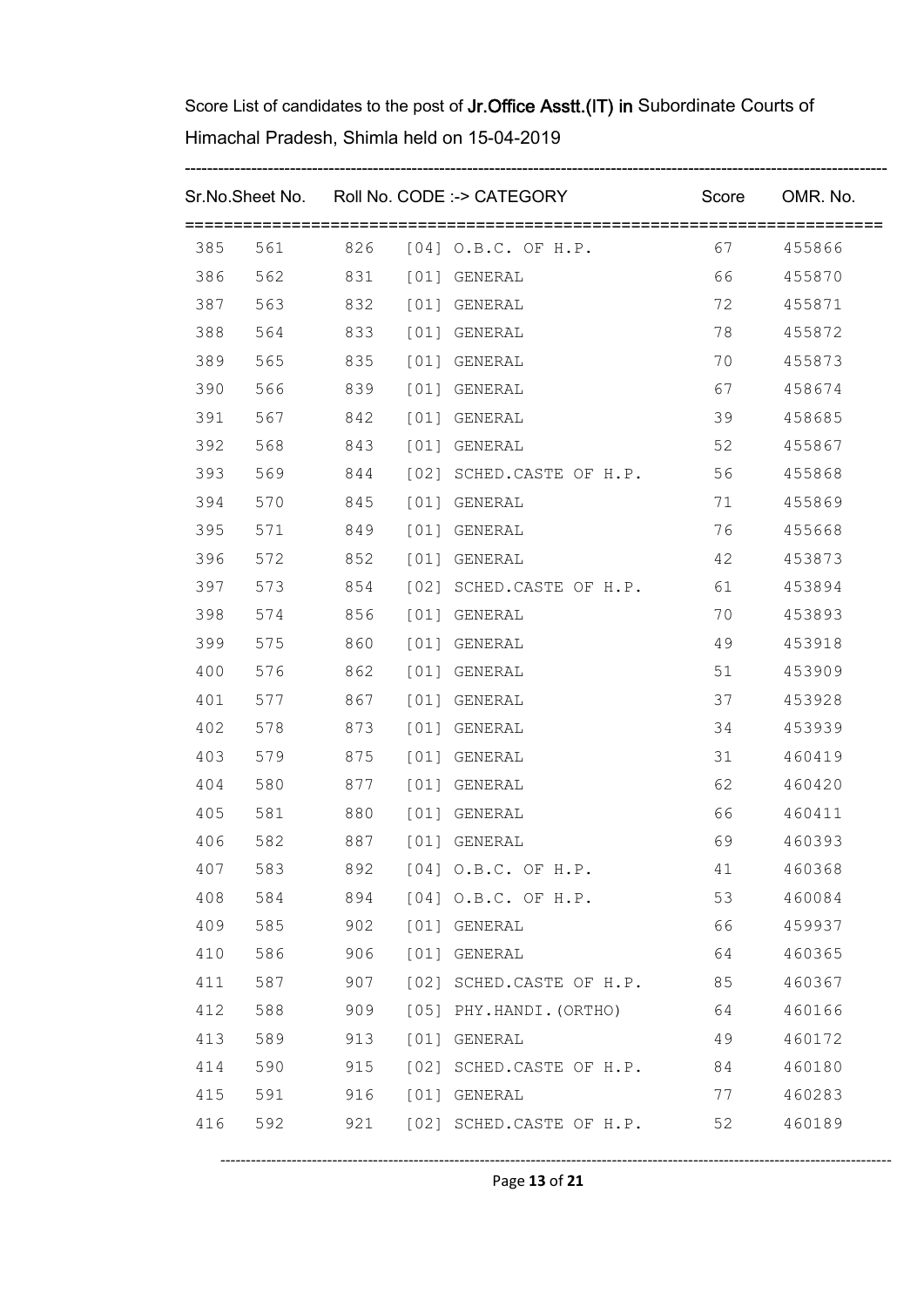|     |     |      |      | Sr.No.Sheet No. Roll No. CODE :-> CATEGORY |         | Score OMR. No. |
|-----|-----|------|------|--------------------------------------------|---------|----------------|
|     |     |      |      |                                            |         |                |
|     |     |      |      | 417 593 922 [01] GENERAL                   |         | 64 460192      |
|     |     |      |      | 418 594 925 [01] GENERAL                   | 75      | 460199         |
|     |     |      |      | 419 595 928 [02] SCHED.CASTE OF H.P. 57    |         | 459891         |
|     |     |      |      | 420 596 929 [01] GENERAL                   | 42      | 459894         |
|     |     |      |      | 421 597 930 [01] GENERAL                   | 67 — 10 | 459897         |
| 422 | 598 |      |      | 931 [01] GENERAL                           | 54      | 459898         |
| 423 |     |      |      | 599 933 [02] SCHED.CASTE OF H.P. 53        |         | 459904         |
| 424 | 600 |      |      | 934 [01] GENERAL                           | 69      | 459907         |
| 425 |     |      |      | 601 936 [01] GENERAL                       | 74      | 459915         |
| 426 | 602 |      |      | 938 [01] GENERAL                           | 65 0    | 459921         |
| 427 |     |      |      | 603 940 [01] GENERAL                       | 78      | 459926         |
| 428 |     |      |      | 604 941 [01] GENERAL                       | 54      | 452965         |
| 429 |     |      |      | 605 947 [03] SCHED.TRIBE OF H.P.           | 56      | 460184         |
| 430 |     |      |      | 606 948 [01] GENERAL                       | 78      | 460185         |
| 431 |     |      |      | 607 949 [04] O.B.C. OF H.P.                | 60      | 460186         |
| 432 | 608 |      |      | 953 [02] SCHED.CASTE OF H.P.               | 55      | 454608         |
| 433 |     |      |      | 609 954 [01] GENERAL                       | 64 64   | 454609         |
| 434 |     |      |      | 610 959 [01] GENERAL                       | 42      | 454616         |
| 435 | 611 |      |      | 960 [01] GENERAL                           | 71      | 454621         |
| 436 |     |      |      | 612 964 [01] GENERAL                       | 67 — 10 | 455047         |
|     |     |      |      | 437 613 967 [01] GENERAL                   | 61 — 10 | 454545         |
| 438 |     |      |      | 614 969 [01] GENERAL                       |         | 71 454547      |
| 439 | 615 | 985  |      | [01] GENERAL                               | 42      | 454293         |
| 440 | 616 | 987  |      | [03] SCHED. TRIBE OF H.P.                  | 53      | 455324         |
| 441 | 617 | 988  |      | [01] GENERAL                               | 77      | 455298         |
| 442 | 618 | 989  |      | [02] SCHED.CASTE OF H.P.                   | 59      | 455271         |
| 443 | 619 | 990  | [01] | GENERAL                                    | 44      | 455274         |
| 444 | 620 | 996  | [01] | GENERAL                                    | 75      | 453852         |
| 445 | 621 | 1000 |      | [01] GENERAL                               | 47      | 453866         |
| 446 | 622 | 1001 |      | [05] PHY.HANDI. (ORTHO)                    | 29      | 460542         |
| 447 | 623 | 1002 |      | [01] GENERAL                               | 53      | 460540         |
| 448 | 624 | 1006 |      | [01] GENERAL                               | 49      | 460522         |
|     |     |      |      |                                            |         |                |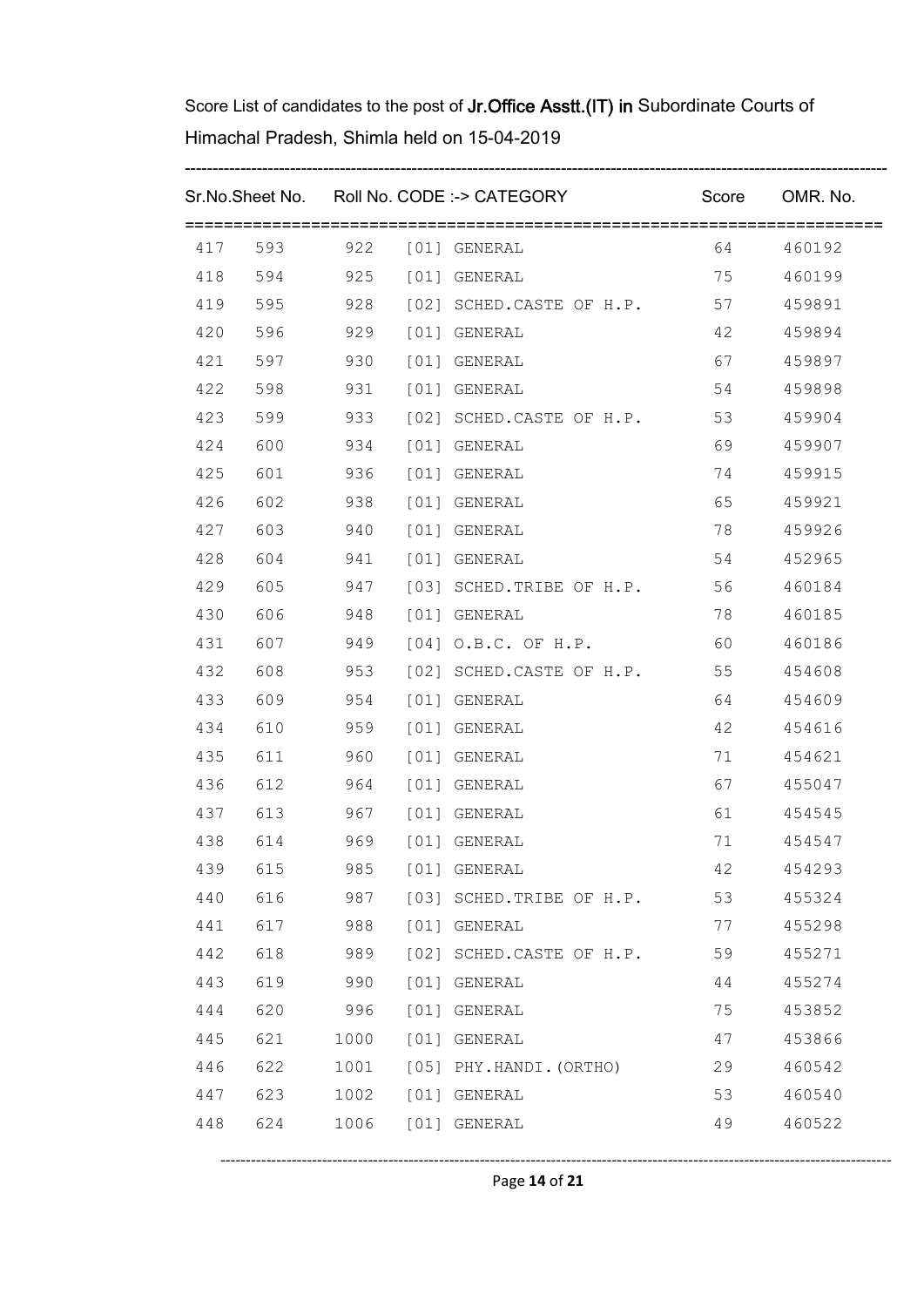| 450<br>452<br>453<br>454<br>455<br>456 | 628<br>630<br>631 1019 [01] GENERAL<br>632<br>634 |      |      | 626 1013 [01] GENERAL<br>451 627 1014 [01] GENERAL<br>1015 [01] GENERAL<br>629 1016 [01] GENERAL<br>1018 [01] GENERAL | 74<br>75<br>66 10<br>79<br>54 7 | 58 460444<br>460449<br>460450<br>460448<br>460467 |
|----------------------------------------|---------------------------------------------------|------|------|-----------------------------------------------------------------------------------------------------------------------|---------------------------------|---------------------------------------------------|
|                                        |                                                   |      |      |                                                                                                                       |                                 |                                                   |
|                                        |                                                   |      |      |                                                                                                                       |                                 |                                                   |
|                                        |                                                   |      |      |                                                                                                                       |                                 |                                                   |
|                                        |                                                   |      |      |                                                                                                                       |                                 |                                                   |
|                                        |                                                   |      |      |                                                                                                                       |                                 |                                                   |
|                                        |                                                   |      |      |                                                                                                                       |                                 | 460474                                            |
|                                        |                                                   |      |      |                                                                                                                       | 84                              | 460499                                            |
|                                        |                                                   |      |      | 1022 [01] GENERAL                                                                                                     | 63                              | 460516                                            |
|                                        |                                                   |      |      | 457 633 1026 [01] GENERAL                                                                                             | 78                              | 460258                                            |
| 458                                    |                                                   |      |      | 1029 [02] SCHED.CASTE OF H.P. 49                                                                                      |                                 | 460236                                            |
| 459                                    | 635                                               |      |      | 1033 [01] GENERAL                                                                                                     | 58                              | 460298                                            |
| 460                                    | 636                                               |      |      | 1034 [02] SCHED.CASTE OF H.P. 49                                                                                      |                                 | 460150                                            |
| 461                                    | 637                                               |      |      | 1037 [01] GENERAL                                                                                                     | 59                              | 460273                                            |
| 462                                    | 638                                               |      |      | 1038 [01] GENERAL                                                                                                     | 64                              | 460268                                            |
| 463                                    | 639                                               |      |      | 1039 [02] SCHED.CASTE OF H.P. 75                                                                                      |                                 | 460266                                            |
| 464                                    | 640                                               |      |      | 1040 [01] GENERAL                                                                                                     | 73                              | 460264                                            |
| 465                                    | 641                                               |      |      | 1042 [02] SCHED.CASTE OF H.P. 31                                                                                      |                                 | 451272                                            |
| 466                                    | 642                                               |      |      | 1044 [02] SCHED.CASTE OF H.P. 57                                                                                      |                                 | 462426                                            |
|                                        |                                                   |      |      | 467 643 1050 [01] GENERAL                                                                                             | 68 — 10                         | 454115                                            |
| 468                                    |                                                   |      |      | 644 1051 [01] GENERAL                                                                                                 | 71                              | 454743                                            |
|                                        |                                                   |      |      | 469 645 1052 [05] PHY.HANDI. (ORTHO)                                                                                  | 37                              | 454744                                            |
|                                        |                                                   |      |      | 470 646 1053 [01] GENERAL                                                                                             |                                 | 52 454745                                         |
| 471                                    | 647                                               | 1056 |      | [01] GENERAL                                                                                                          | 64                              | 454746                                            |
| 472                                    | 648                                               | 1060 |      | [01] GENERAL                                                                                                          | 76                              | 454962                                            |
| 473                                    | 649                                               | 1061 |      | [02] SCHED.CASTE OF H.P.                                                                                              | 56                              | 454747                                            |
| 474                                    | 650                                               | 1062 | [01] | GENERAL                                                                                                               | 74                              | 454748                                            |
| 475                                    | 651                                               | 1063 | [01] | GENERAL                                                                                                               | 74                              | 454749                                            |
| 476                                    | 652                                               | 1067 | [01] | GENERAL                                                                                                               | 74                              | 454750                                            |
| 477                                    | 653                                               | 1069 |      | [01] GENERAL                                                                                                          | 55                              | 454951                                            |
| 478                                    | 654                                               | 1071 | [01] | GENERAL                                                                                                               | 68                              | 454952                                            |
| 479                                    | 655                                               | 1072 |      | [01] GENERAL                                                                                                          | 51                              | 454953                                            |
| 480                                    | 656                                               | 1075 |      | [01] GENERAL                                                                                                          | 59                              | 454954                                            |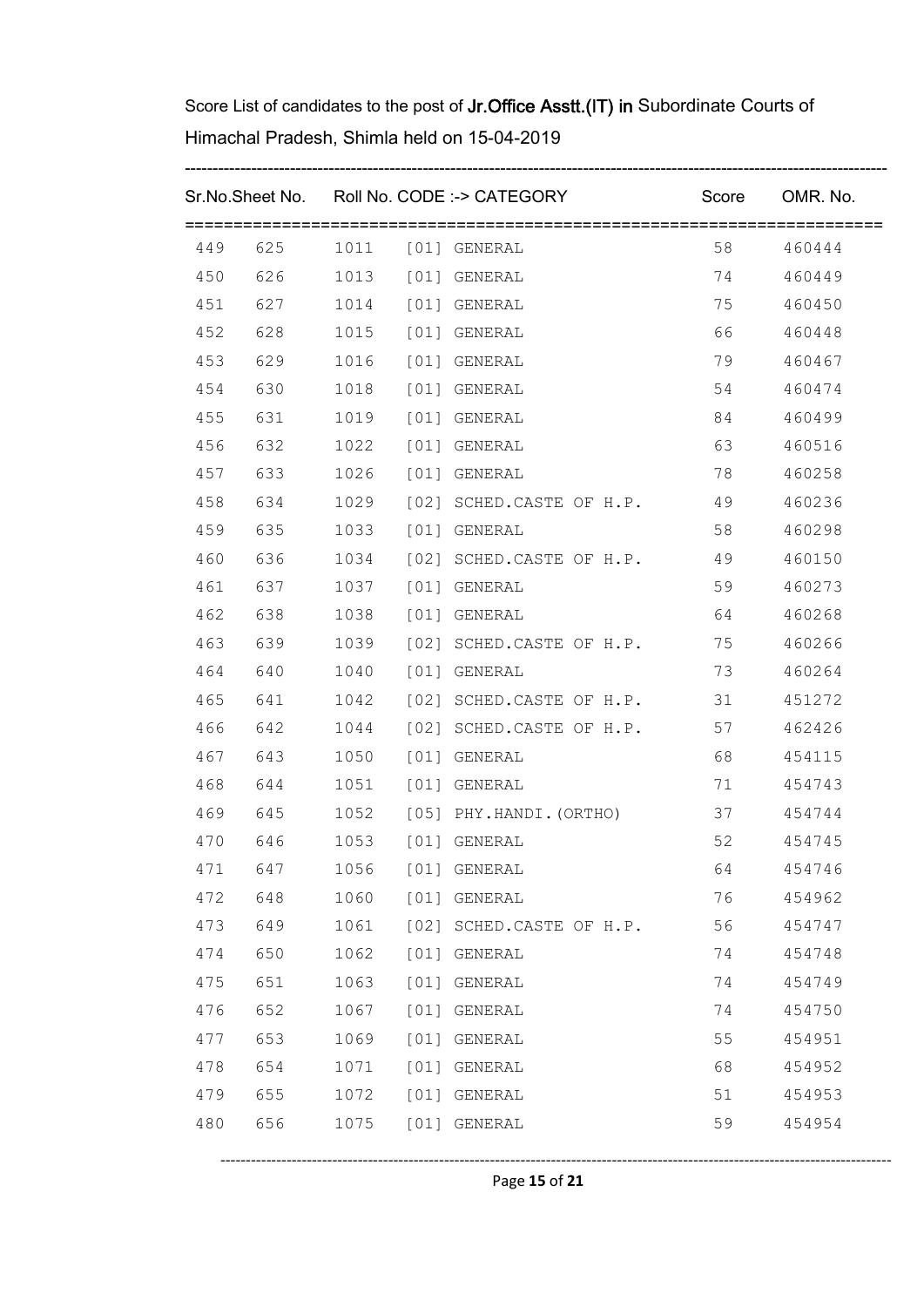|     |                         |      | Sr.No.Sheet No. Roll No. CODE :-> CATEGORY Score OMR. No. |       |           |
|-----|-------------------------|------|-----------------------------------------------------------|-------|-----------|
|     |                         |      | 481 657 1078 [01] GENERAL                                 |       | 53 454271 |
|     |                         |      | 482 658 1081 [02] SCHED.CASTE OF H.P. 42                  |       | 454969    |
| 483 |                         |      | 659 1083 [01] GENERAL                                     | 51    | 454974    |
| 484 | 660                     |      | 1085 [01] GENERAL                                         | 53    | 454124    |
| 485 | 661 1087 [01] GENERAL   |      |                                                           | 86 10 | 454217    |
| 486 | 662                     |      | 1091 [01] GENERAL                                         | 59    | 455353    |
| 487 | 663 1095 [01] GENERAL   |      |                                                           | 35    | 455373    |
| 488 | 664                     |      | 1096 [01] GENERAL                                         | 59    | 455383    |
| 489 | 665                     |      | 1097 [01] GENERAL                                         | 70    | 455385    |
| 490 | 666                     |      | 1099 [01] GENERAL                                         | 50 0  | 455332    |
| 491 | 667                     |      | 1100 [01] GENERAL                                         | 49    | 454601    |
| 492 | 1                       |      | 1102 [04] O.B.C. OF H.P.                                  | 64    | 465228    |
|     | 493 2                   |      | 1104 [01] GENERAL                                         | 30    | 465293    |
| 494 | $\overline{\mathbf{3}}$ |      | 1106 [01] GENERAL                                         |       | 465296    |
| 495 | $4\overline{ }$         |      | 1108 [04] O.B.C. OF H.P.                                  | 34    | 465298    |
| 496 | $5\overline{}$          |      | 1109 [01] GENERAL                                         | 65 10 | 465468    |
| 497 | $6\overline{6}$         |      | 1110 [01] GENERAL                                         | 56 10 | 465469    |
| 498 | $7\overline{)}$         |      | 1111 [01] GENERAL                                         | 55    | 465471    |
| 499 | 8 <sup>8</sup>          |      | 1113 [01] GENERAL                                         | 56 10 | 465473    |
| 500 | 9                       |      | 1115 [04] O.B.C. OF H.P.                                  | 34    | 465476    |
| 501 | 10                      |      | 1117 [01] GENERAL                                         | 45    | 465477    |
|     | 502 11                  |      | 1118 [02] SCHED.CASTE OF H.P. 55                          |       | 465290    |
| 503 | 12                      | 1119 | [01] GENERAL                                              | 52    | 465291    |
| 504 | 13                      | 1120 | [01] GENERAL                                              | 47    | 465292    |
| 505 | 14                      | 1121 | [01] GENERAL                                              | 57    | 465294    |
| 506 | 15                      | 1122 | [02] SCHED.CASTE OF H.P.                                  | 30    | 465295    |
| 507 | 16                      | 1123 | [01] GENERAL                                              | 66    | 465297    |
| 508 | 17                      | 1125 | [01] GENERAL                                              | 56    | 465467    |
| 509 | 18                      | 1127 | $[04]$ O.B.C. OF H.P.                                     | 46    | 465470    |
| 510 | 19                      | 1128 | [04] O.B.C. OF H.P.                                       | 77    | 465472    |
| 511 | 20                      | 1130 | [01] GENERAL                                              | 70    | 465474    |
| 512 | 21                      | 1131 | $[04]$ O.B.C. OF H.P.                                     | 55    | 465475    |

Page **16** of **21**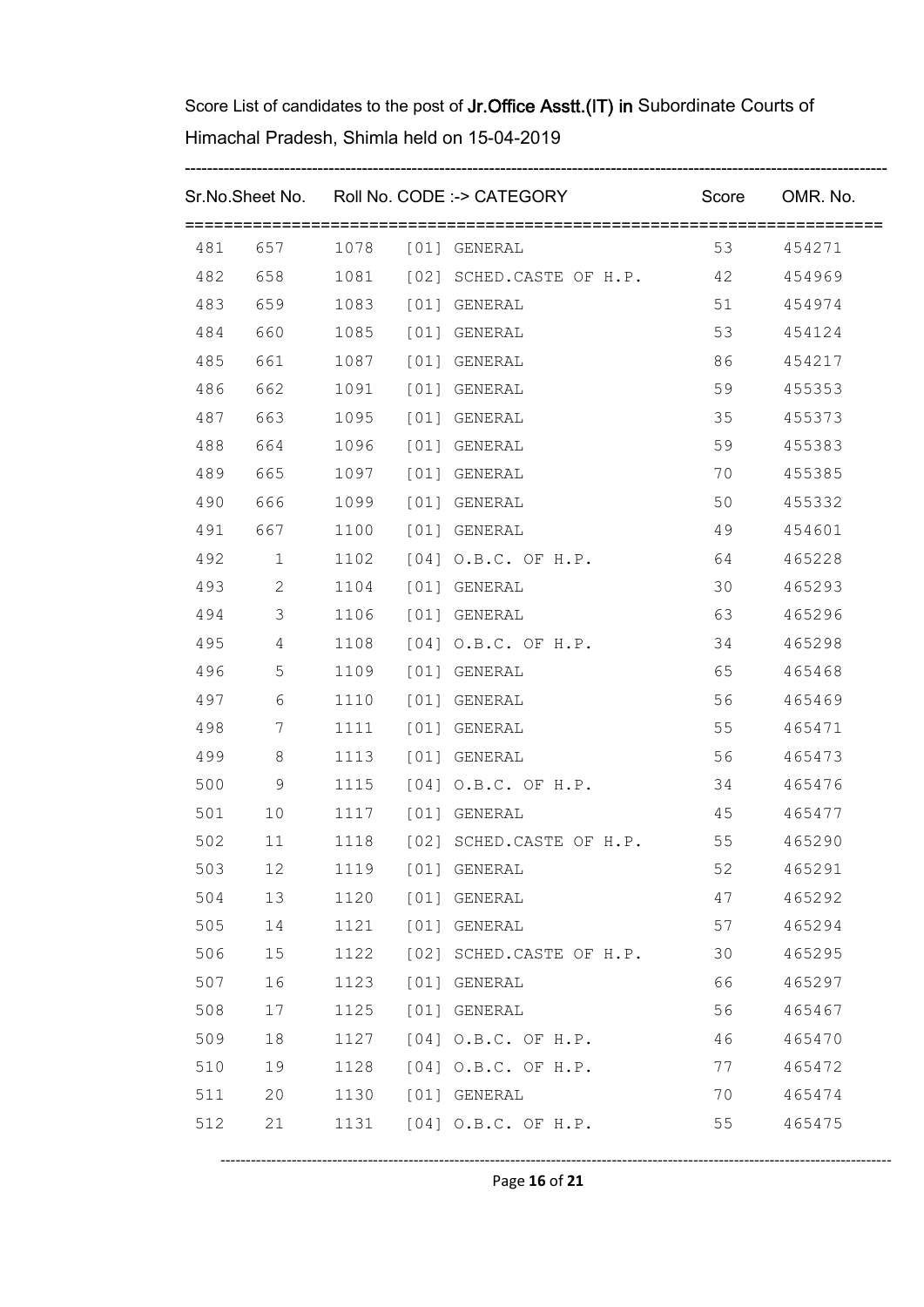|     |        |      | Sr.No.Sheet No. Roll No. CODE :-> CATEGORY Score OMR. No. |         |        |
|-----|--------|------|-----------------------------------------------------------|---------|--------|
|     |        |      | 513 22 1135 [01] GENERAL                                  | 62 0    | 465428 |
|     |        |      | 514 23 1138 [02] SCHED.CASTE OF H.P. 46                   |         | 465427 |
| 515 |        |      | 24 1141 [01] GENERAL                                      | 61 — 10 | 465426 |
| 516 |        |      | 25 1144 [01] GENERAL                                      | 50 0    | 465425 |
|     |        |      | 517  26  1145  [01] GENERAL                               | 60 0    | 465424 |
| 518 | 27     |      | 1147 [02] SCHED.CASTE OF H.P.                             | 58      | 465423 |
| 519 | 28     |      | 1149 [02] SCHED.CASTE OF H.P. 63                          |         | 465422 |
| 520 | 29     |      | 1150 [01] GENERAL                                         | 65      | 465421 |
| 521 | 30     |      | 1151 [02] SCHED.CASTE OF H.P. 59                          |         | 465478 |
| 522 | 31     |      | 1153 [01] GENERAL                                         | 50      | 465429 |
| 523 | 32     |      | 1158 [01] GENERAL                                         | 44      | 465741 |
| 524 | 33     |      | 1159 [01] GENERAL                                         | 69 — 10 | 210899 |
|     | 525 34 |      | 1161 [02] SCHED.CASTE OF H.P. 63                          |         | 465737 |
| 526 | 35     |      | 1165 [01] GENERAL                                         | 27      | 465736 |
|     | 527 36 |      | 1168 [01] GENERAL                                         | 36      | 465735 |
| 528 | 37     |      | 1171 [02] SCHED.CASTE OF H.P.                             | 35      | 465258 |
| 529 | 38     |      | 1172 [01] GENERAL                                         | 63      | 465259 |
| 530 | 39     |      | 1173 [01] GENERAL                                         | 63      | 465261 |
|     | 531 40 |      | 1176 [01] GENERAL                                         | 70      | 465280 |
|     |        |      | 532 41 1179 [04] O.B.C. OF H.P.                           | 71      | 465281 |
|     |        |      | 533  42  1183  [01] GENERAL                               | 57      | 465283 |
|     |        |      | 534  43  1185  [01] GENERAL                               | 63 11   | 465731 |
| 535 | 44     | 1189 | [01] GENERAL                                              | 37      | 465260 |
| 536 | 45     | 1190 | [01] GENERAL                                              | 78      | 465276 |
| 537 | 46     | 1191 | [01] GENERAL                                              | 75      | 465277 |
| 538 | 47     | 1194 | [01] GENERAL                                              | 71      | 465278 |
| 539 | 48     | 1195 | $[04]$ O.B.C. OF H.P.                                     | 46      | 465279 |
| 540 | 49     | 1199 | [04] O.B.C. OF H.P.                                       | 55      | 465282 |
| 541 | 50     | 1202 | [01] GENERAL                                              | 57      | 105343 |
| 542 | 51     | 1203 | [01] GENERAL                                              | 73      | 105342 |
| 543 | 52     | 1204 | [01] GENERAL                                              | 27      | 601584 |
| 544 | 53     | 1205 | [02] SCHED.CASTE OF H.P.                                  | 45      | 105341 |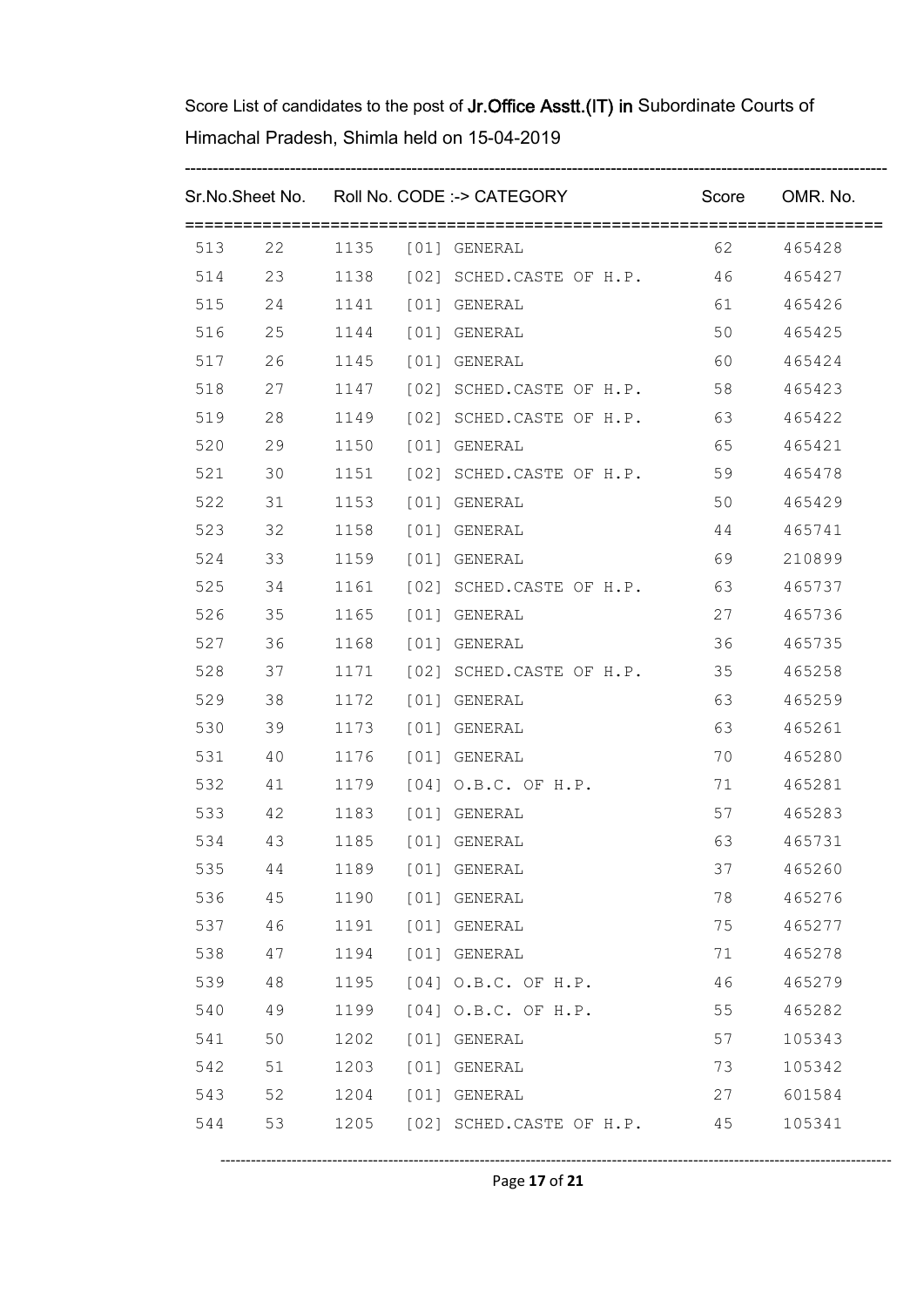|     |        |      |      | Sr.No.Sheet No. Roll No. CODE :-> CATEGORY Score OMR. No. |         |           |
|-----|--------|------|------|-----------------------------------------------------------|---------|-----------|
|     |        |      |      | 545 54 1206 [01] GENERAL                                  | 39      | 105340    |
|     |        |      |      | 546 55 1207 [01] GENERAL                                  | 72      | 105339    |
|     |        |      |      | 547 56 1208 [01] GENERAL                                  | 67 — 10 | 105338    |
| 548 | 57     |      |      | 1210 [01] GENERAL                                         | 84      | 105335    |
| 549 | 58     |      |      | 1215 [02] SCHED.CASTE OF H.P. 34                          |         | 105334    |
| 550 | 59     |      |      | 1217 [01] GENERAL                                         | 42      | 105333    |
| 551 |        |      |      | 60 1218 [01] GENERAL                                      | 58      | 105332    |
| 552 | 61     |      |      | 1219 [02] SCHED.CASTE OF H.P.                             | 44      | 105331    |
| 553 | 62     |      |      | 1220 [02] SCHED.CASTE OF H.P. 63                          |         | 105330    |
| 554 | 63     |      |      | 1221 [01] GENERAL                                         | 62      | 407187    |
| 555 | 64     |      |      | 1222 [04] O.B.C. OF H.P. 68                               |         | 404222    |
| 556 | 65     |      |      | 1224 [02] SCHED.CASTE OF H.P. 61                          |         | 313037    |
|     | 557 66 |      |      | 1226 [01] GENERAL                                         | 69      | 500954    |
| 558 | 67     |      |      | 1230 [01] GENERAL                                         | 66 10   | 500726    |
| 559 | 75     |      |      | 1231 [01] GENERAL                                         | 52 3    | 601156    |
| 560 | 68     |      |      | 1232 [01] GENERAL                                         | 77      | 500641    |
| 561 | 69     |      |      | 1234 [01] GENERAL                                         | 28      | 501147    |
| 562 | 70     |      |      | 1236 [02] SCHED.CASTE OF H.P.                             | 71      | 502046    |
| 563 | 71     |      |      | 1240 [01] GENERAL                                         | 73      | 501143    |
|     | 564 72 |      |      | 1241 [01] GENERAL                                         | 84      | 310093    |
|     |        |      |      | 565 74 1248 [01] GENERAL                                  | 57      | 310131    |
| 566 |        |      |      | 73 1260 [01] GENERAL                                      |         | 75 500727 |
| 567 | 76     | 1262 |      | [01] GENERAL                                              | 57      | 470651    |
| 568 | 77     | 1266 |      | [04] O.B.C. OF H.P.                                       | 40      | 470714    |
| 569 | 78     | 1267 |      | [01] GENERAL                                              | 55      | 469673    |
| 570 | 79     | 1268 | [01] | GENERAL                                                   | 54      | 469675    |
| 571 | 80     | 1272 | [01] | GENERAL                                                   | 58      | 469677    |
| 572 | 81     | 1276 | [01] | GENERAL                                                   | 65      | 469352    |
| 573 | 82     | 1277 |      | [01] GENERAL                                              | 59      | 469355    |
| 574 | 83     | 1278 | [01] | GENERAL                                                   | 48      | 469356    |
| 575 | 84     | 1281 |      | [01] GENERAL                                              | 41      | 468894    |
| 576 | 85     | 1282 |      | [01] GENERAL                                              | 61      | 469316    |

Page **18** of **21**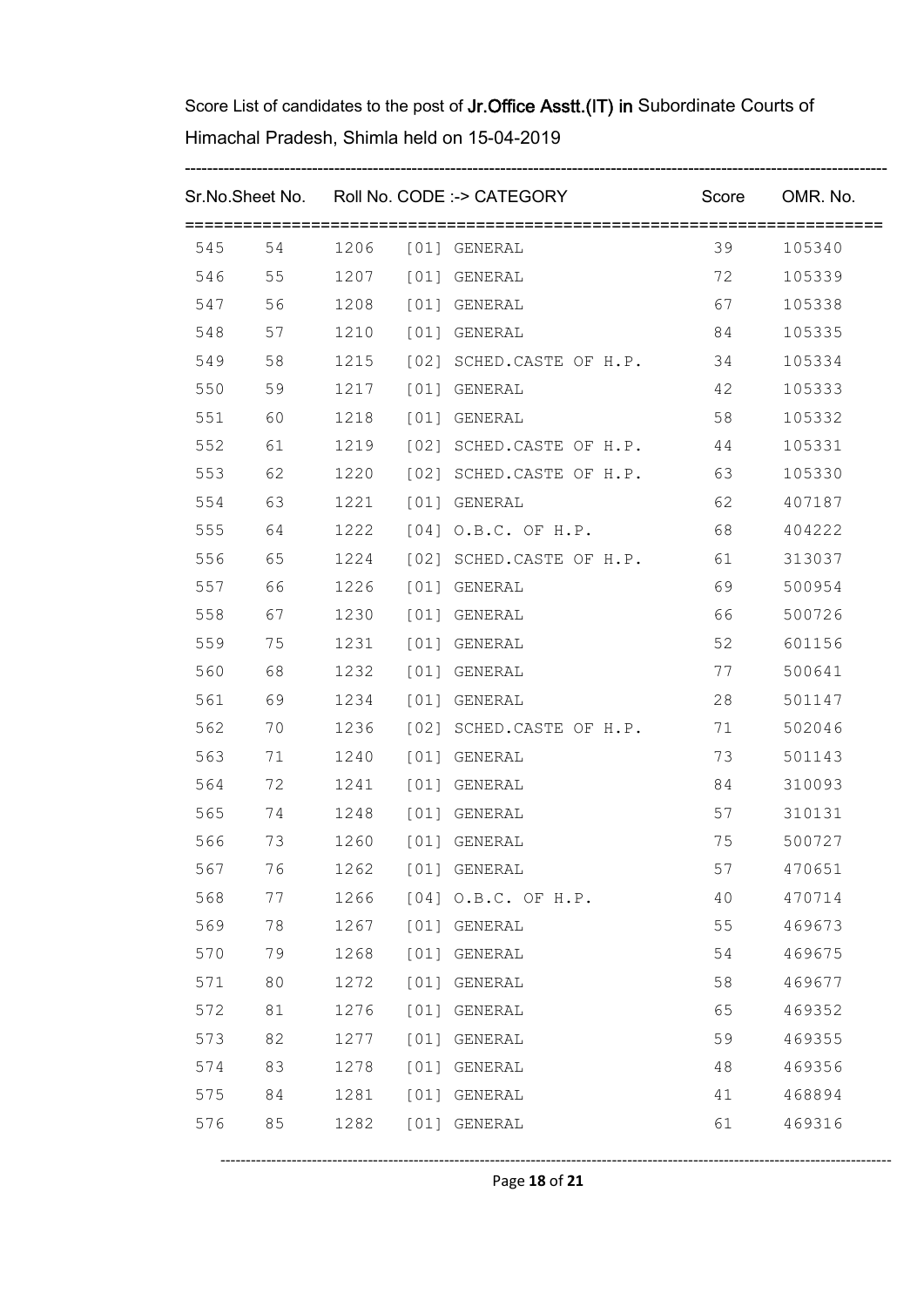| Sr.No.Sheet No. Roll No. CODE :-> CATEGORY |                           |      |      | Score OMR. No.                          |         |           |
|--------------------------------------------|---------------------------|------|------|-----------------------------------------|---------|-----------|
|                                            |                           |      |      | 577 86 1283 [04] O.B.C. OF H.P.         |         | 56 469318 |
|                                            |                           |      |      | 578 87 1291 [02] SCHED.CASTE OF H.P. 44 |         | 469671    |
| 579                                        | 88                        |      |      | 1292 [02] SCHED.CASTE OF H.P. 66        |         | 470652    |
| 580                                        | 89                        |      |      | 1294 [01] GENERAL                       | 44      | 470717    |
| 581                                        | 90                        |      |      | 1295 [01] GENERAL                       | 77      | 470715    |
| 582                                        | 91                        |      |      | 1296 [02] SCHED.CASTE OF H.P.           | 45      | 470723    |
| 583                                        | 92                        |      |      | 1297 [01] GENERAL                       | 69      | 470722    |
| 584                                        | 93                        |      |      | 1298 [01] GENERAL                       | 77      | 469674    |
| 585                                        | 94                        |      |      | 1301 [01] GENERAL                       | 67 — 10 | 469676    |
| 586                                        | 95                        |      |      | 1303 [04] O.B.C. OF H.P.                | 49      | 469351    |
| 587                                        | 96                        |      |      | 1306 [01] GENERAL                       | 45      | 469353    |
| 588                                        | 97                        |      |      | 1307 [01] GENERAL                       | 83      | 469354    |
| 589                                        | 98                        |      |      | 1309 [01] GENERAL                       | 79      | 469357    |
| 590                                        | 99                        |      |      | 1311 [02] SCHED.CASTE OF H.P. 61        |         | 469358    |
|                                            | 591 100                   |      |      | 1313 [01] GENERAL                       | 43      | 469317    |
| 592                                        | 101                       |      |      | 1315 [01] GENERAL                       | 56 0    | 469557    |
| 593                                        | 102                       |      |      | 1316 [01] GENERAL                       | 50      | 469319    |
| 594                                        | 103                       |      |      | 1319 [03] SCHED.TRIBE OF H.P.           | 67      | 469670    |
| 595                                        | 104                       |      |      | 1324 [02] SCHED.CASTE OF H.P.           | 47      | 102693    |
| 596                                        | 105                       |      |      | 1325 [01] GENERAL                       | 65      | 102692    |
|                                            | 597 106 1327 [01] GENERAL |      |      |                                         | 61 0    | 102691    |
| 598                                        | 107 1331 [01] GENERAL     |      |      |                                         | 69      | 102689    |
| 599                                        | 108                       | 1334 |      | [01] GENERAL                            | 42      | 102508    |
| 600                                        | 109                       | 1335 |      | [01] GENERAL                            | 48      | 102507    |
| 601                                        | 110                       | 1336 |      | [01] GENERAL                            | 35      | 102506    |
| 602                                        | 111                       | 1337 | [01] | GENERAL                                 | 43      | 102505    |
| 603                                        | 112                       | 1341 | [01] | GENERAL                                 | 76      | 102504    |
| 604                                        | 113                       | 1342 | [01] | GENERAL                                 | 49      | 102503    |
| 605                                        | 114                       | 1343 |      | [02] SCHED.CASTE OF H.P.                | 68      | 102489    |
| 606                                        | 115                       | 1345 | [02] | SCHED. CASTE OF H.P.                    | 67      | 210904    |
| 607                                        | 116                       | 1346 |      | [01] GENERAL                            | 54      | 210921    |
| 608                                        | 117                       | 1347 |      | [01] GENERAL                            | 56      | 210920    |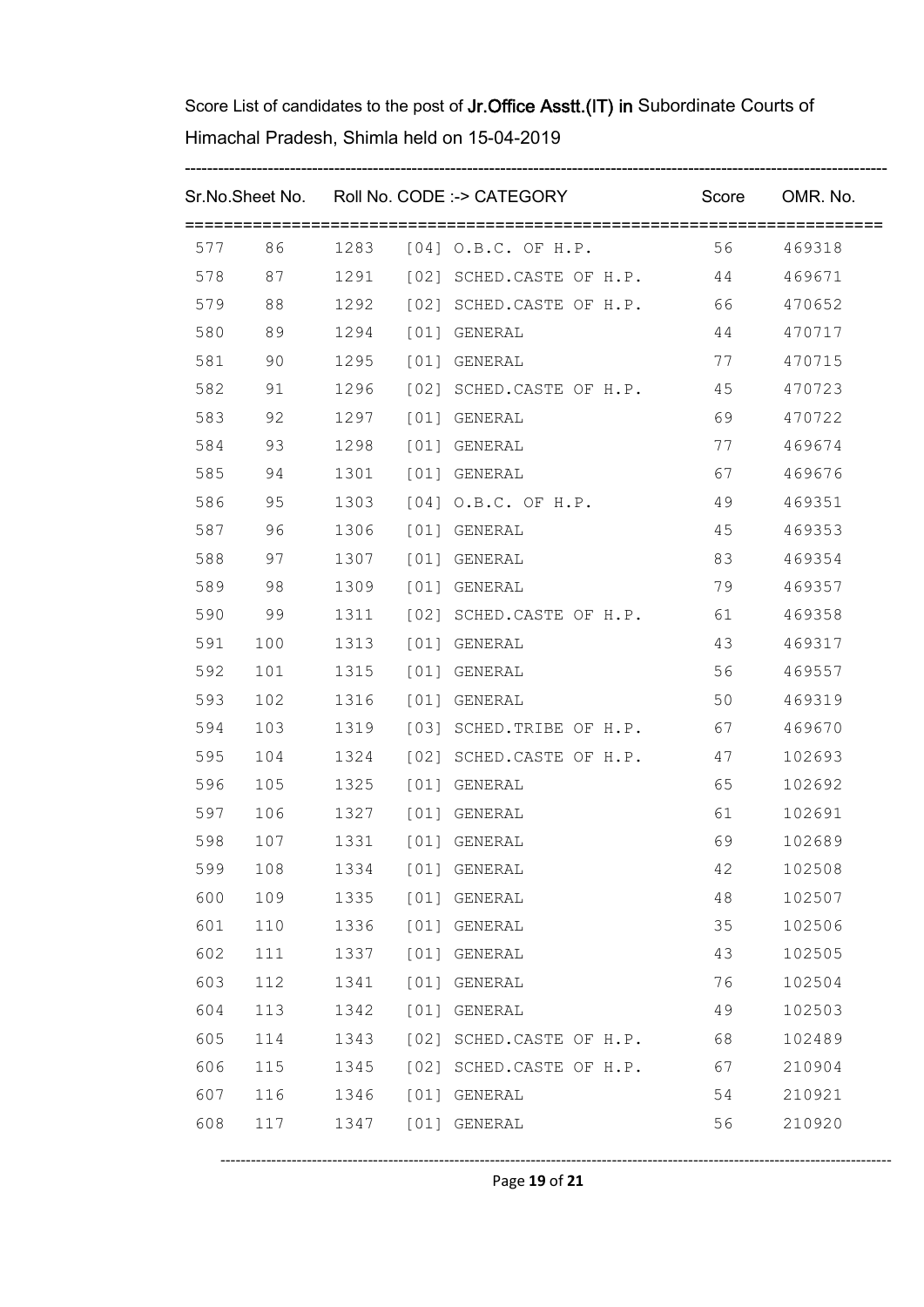|     |     |      | Sr.No.Sheet No. Roll No. CODE :-> CATEGORY Score OMR. No. |         |        |
|-----|-----|------|-----------------------------------------------------------|---------|--------|
|     |     |      | 609 118 1348 [01] GENERAL                                 | 56 10   | 210947 |
|     |     |      | 610 119 1351 [04] O.B.C. OF H.P. 62                       |         | 210903 |
|     |     |      | 611 120 1354 [01] GENERAL                                 | 82      | 210902 |
| 612 |     |      | 121   1357   [01] GENERAL                                 | 52      | 210901 |
|     |     |      | 613 122 1358 [02] SCHED.CASTE OF H.P. 62                  |         | 210900 |
| 614 |     |      | 123 1360 [01] GENERAL                                     | 63      | 210898 |
|     |     |      | 615  124  1361  [01] GENERAL                              | 57      | 210897 |
| 616 |     |      | 125 1364 [01] GENERAL                                     | 79      | 210896 |
| 617 |     |      | 126 1365 [04] O.B.C. OF H.P.                              | 68 — 10 | 468648 |
| 618 | 127 |      | 1366 [01] GENERAL                                         | 50      | 468647 |
| 619 |     |      | 128   1367   [01] GENERAL                                 | 40      | 469513 |
| 620 | 129 |      | 1368 [01] GENERAL                                         | 63 — 10 | 469757 |
| 621 |     |      | 130 1369 [01] GENERAL                                     | 65 0    | 469749 |
| 622 | 131 |      | 1371 [04] O.B.C. OF H.P.                                  | 75      | 469819 |
| 623 |     |      | 132 1375 [02] SCHED.CASTE OF H.P. 59                      |         | 469817 |
| 624 |     |      | 133 1377 [01] GENERAL                                     | 71      | 469815 |
| 625 |     |      | 134 1383 [01] GENERAL                                     | 51      | 469847 |
| 626 |     |      | 135 1384 [01] GENERAL                                     | 48      | 466566 |
| 627 |     |      | 136 1387 [02] SCHED.CASTE OF H.P. 60                      |         | 466567 |
| 628 |     |      | 137 1388 [01] GENERAL                                     | 28      | 466568 |
| 629 |     |      | 138 1391 [01] GENERAL                                     | 55      | 466569 |
| 630 |     |      | 139   1392   [02] SCHED.CASTE OF H.P.   66                |         | 466565 |
| 631 | 140 | 1393 | [01] GENERAL                                              | 70      | 469088 |
| 632 | 141 | 1394 | [02] SCHED.CASTE OF H.P.                                  | 52      | 469089 |
| 633 | 142 | 1396 | [01] GENERAL                                              | 42      | 469090 |
| 634 | 143 | 1399 | [01] GENERAL                                              | 54      | 469845 |
| 635 | 144 | 1400 | [01] GENERAL                                              | 59      | 469846 |
| 636 | 145 | 1404 | [01] GENERAL                                              | 47      | 468590 |
| 637 | 146 | 1411 | [04] O.B.C. OF H.P.                                       | 75      | 472028 |
| 638 | 147 | 1412 | [01] GENERAL                                              | 61      | 472026 |
| 639 | 148 | 1416 | [01] GENERAL                                              | 64      | 472022 |
| 640 | 149 | 1417 | [01] GENERAL                                              | 67      | 472449 |